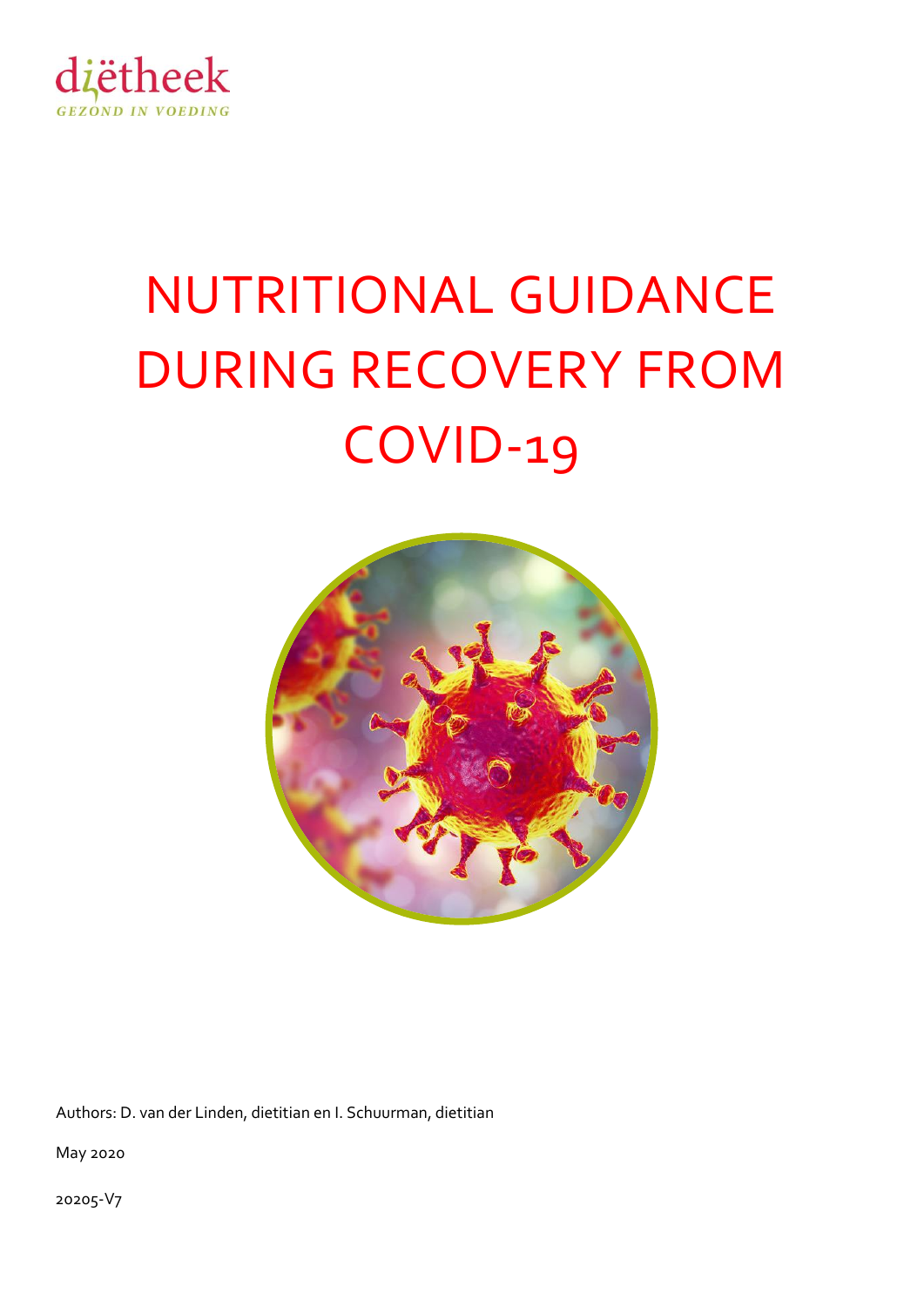

#### **FOREWORD**

Now that the first COVID-19 patients are starting to be discharged from hospital wards, these patients are being directed towards our first-line dietitians to begin their recovery phase post- hospitalization. The information these discharged patients receive in terms of nutritional guidance in their home-setting is often limited. It may also happen that these patients receive a direct referral to the dietitian and/or physiotherapist to undergo rehabilitation.

First-line dietitians are being expected to support these discharged COVID-19 patients following their hospitalization. It is thus important that there are clear guidelines and a care pathway in place.

Based on the available literature and insights gathered from these patients' first experiences in their recovery phase, Diëtheek has created the "Nutrition during the recovery of COVID-19" care pathway. These guidelines are intended for all dietitians working in the primary healthcare setting and who are managing this patient group.

It is important that the physiotherapist and the dietitian collaborate and align their recommendations to provide the optimum care for the patients. We hope that the collaboration between these two disciplines is already strong; however if not we encourage combined efforts to do so. We would like to direct attention towards the position of the KNGF. The reference is: KNGF Standpunt 'Fysiotherapie bij patiënten met COVID-19', versie 1.0, 16 april 2020, KNGF Amersfoort. The most updated version of our position statement can be found at: <https://www.kngf.nl/kennisplatform/overige-producten/coronavirus-informatiemateriaal-voor-de-fysiotherapeut>

In version 2.0 of these guidelines we strive to create multi-disciplinary treatment guidelines, which could involve the collaboration between for example, but not limited to, physiotherapists and speech therapists.

This care pathway has been set up and customised by dietitians Ivette Schuurman and Danita van der Linden from Diëtheek Nederland. Proof-reading, feedback and formatting have been carried out by colleagues Johan Bruijnen, Jet oude Reimer, Berry van Kats and Daniëlle Horstman.

As there is a current lack of evidence to inform how to best manage these patients, this care pathway has been based on knowledge and first-hand experience of professionals. We would like to give special thanks to Hinke Kruizenga, Elke Naumann and Peter Weijs for the valuable feedback and support in creating this care pathway.

We would like to acknowledge Dr Ceri Green from Nutricia Specialized Nutrition, and her colleague Anne de Vries for their great help in translating the guideline.

These guidelines have been diligently created, and stem from the current insights and research on COVID-19. There is the possibility that these will need to be modified in the future, due to emerging evidence and practice-based guidelines.

If you would like to use information contained within these guidelines, please reference the document as follow: Diëtheek 2020. Richtlijn voeding bij herstel na COVID-19 [Nutritional guidance for recovery from COVID-19].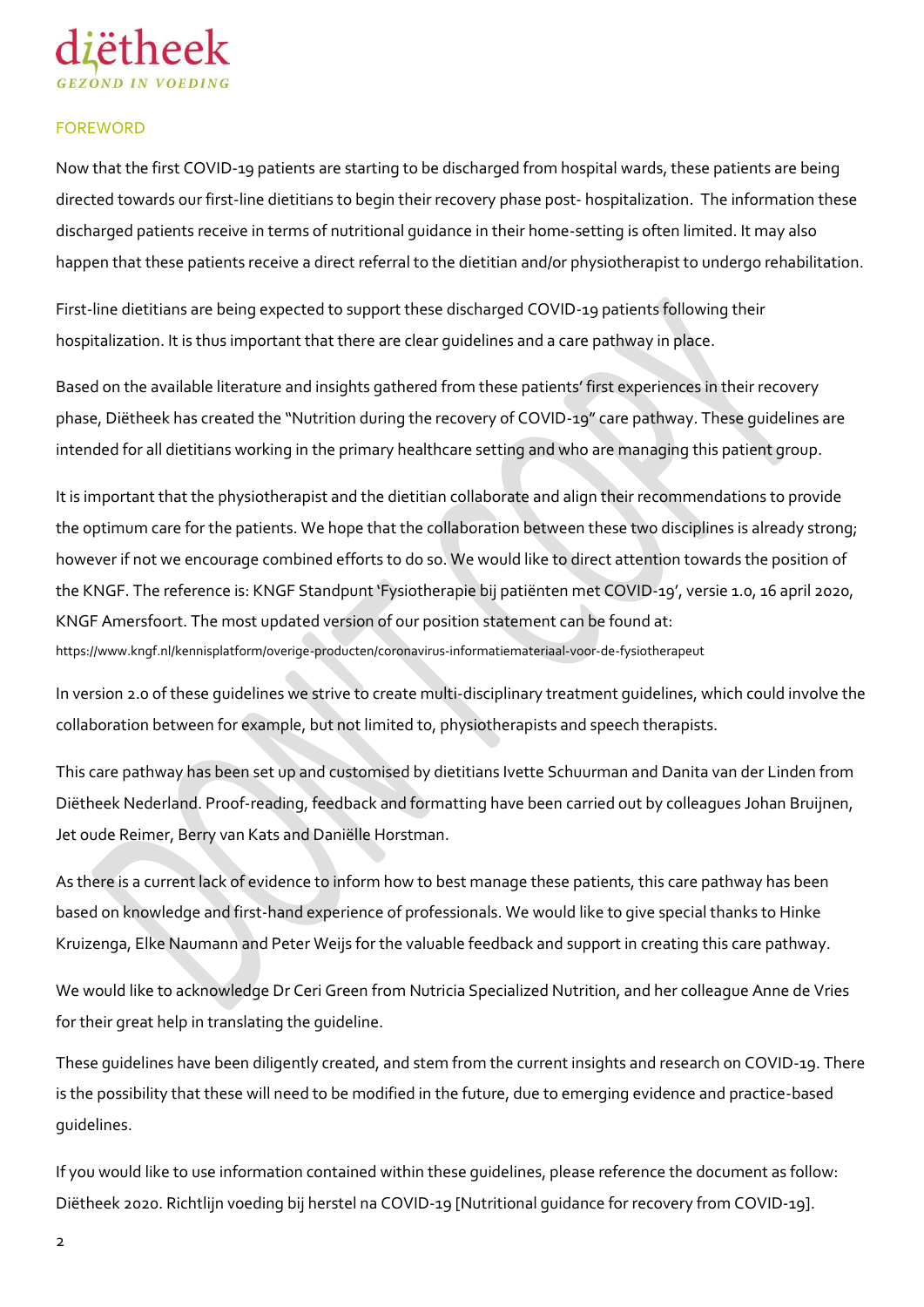#### SHORT INTRODUCTION

This document concerns the care pathway for recovery following COVID-19 discharge.

The energy requirements of COVID-19 patients are strongly influenced by their physiological status. The clinical symptoms experienced by these patients, in particular fatigue and dyspnea, create difficulties in obtaining an adequate nutritional intake. Therefore, it is important that the gap between energy expenditure and energy intake is corrected. An increase in disease severity often coincides with an increase in energy requirement. Attention and emphasis on energy intake is therefore desirable.

It is possible for patients who have spent time on the Intensive Care Unit (ICU) to develop "Post ICU-syndrome." More information on this topic can be found in "Appendix 2". During the nutritional intervention it is very important to (continue to) work closely together with the physiotherapist on the physical exercise intervention.

Dietetic care is methodical (see the outlined 6 steps on treatment methodology in Appendix 4), evidence or practice-based, and informed by national guidelines. Diëtheek strives for dietitians to implement care pathways (governed by protocols) specific to each disease condition.

Through utilizing management protocols, Diëtheek aims to ensure uniformity and quality of care. Another reason for utilizing protocols to guide the care is to ensure that every care pathway has an explicit description as to what information needs to be documented in the digital patient dossier. Diëtheek uses these results in order to continuously improve the quality and outcome of the patient's care.

The referral diagnoses and the dietetic diagnosis determine the management process and guide the implementation of the care pathway, whereby the approach of "your personal dietitian" is guaranteed.

© 2020, Dietheek Nederland

Self-published.

All rights reserved.

Nothing in this publication may be reproduced, stored in an automated database and / or made public in any form, electronically, mechanically, by photocopying, recordings in any other way without the written permission of the publisher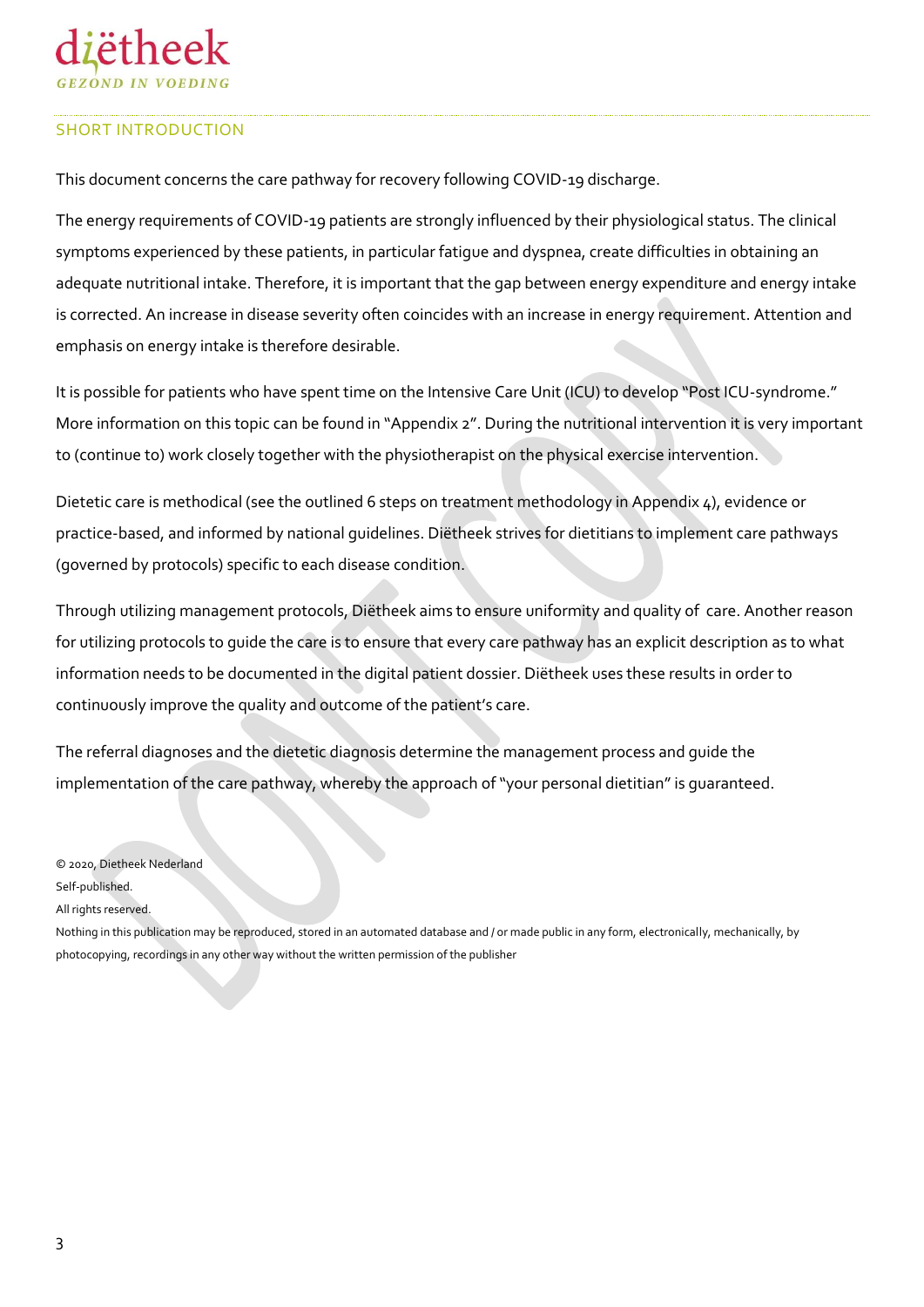# diëtheek

| <b>CONTENT</b> |  |
|----------------|--|
|                |  |
|                |  |
|                |  |
|                |  |
|                |  |
|                |  |
|                |  |
|                |  |
|                |  |
|                |  |
|                |  |
|                |  |
|                |  |
|                |  |
|                |  |
|                |  |
|                |  |
|                |  |
|                |  |
|                |  |
|                |  |
|                |  |
|                |  |
|                |  |
|                |  |
|                |  |
|                |  |
|                |  |
|                |  |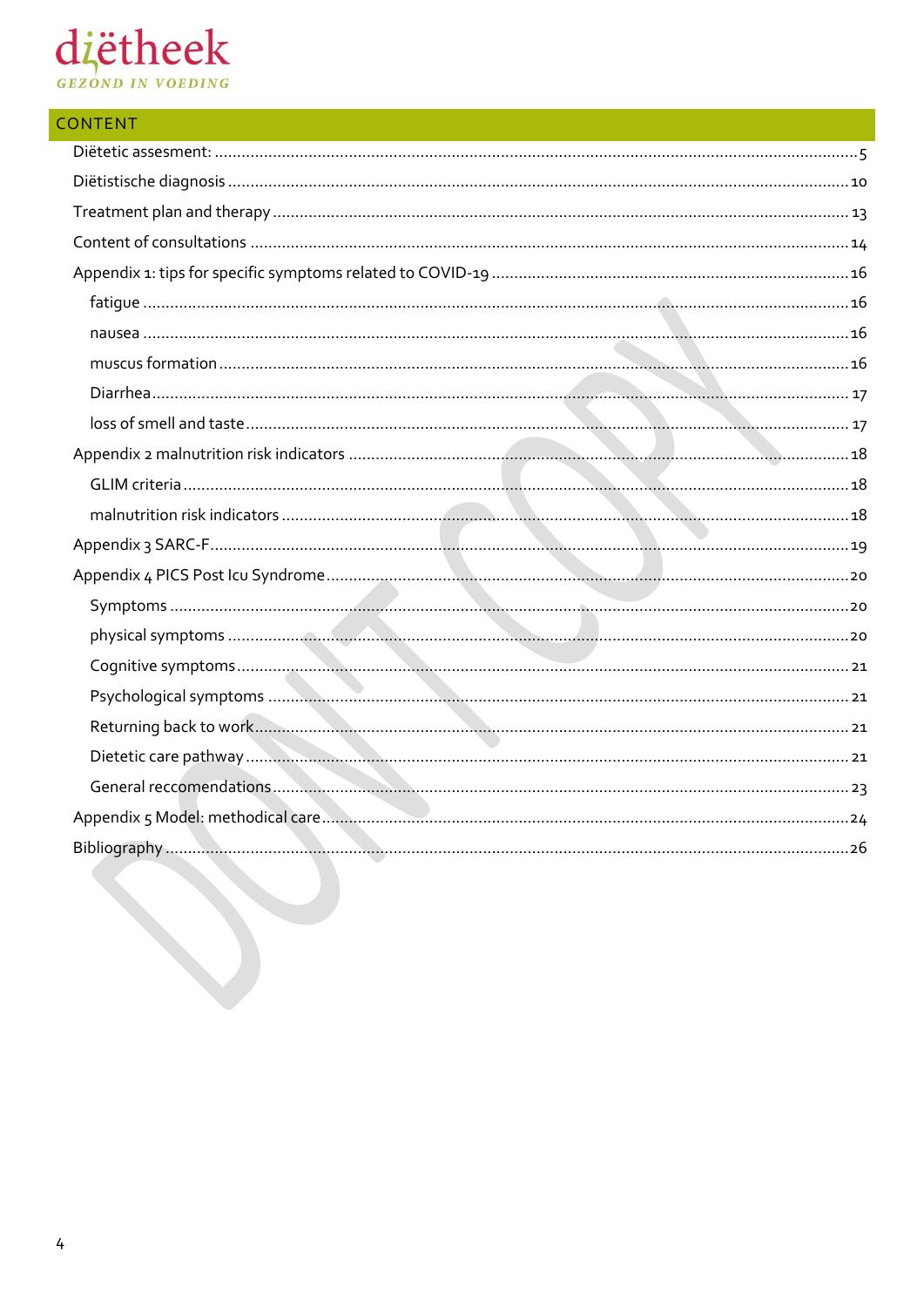

#### <span id="page-4-0"></span>DIËTETIC ASSESMENT:

**The following characteristics and factors are important to elucidate. To reach a dietetic diagnosis faster, the ICF-table can be used.** 

#### **Referral diagnosis**

- Unintentional weight loss
- Malnutrition
- Underweight BMI< 18,5
- Overweight BMI 25-30 adult
- Overweight BMI 30-35 adult
- Overweight BMI 35-40 adult
- Overweight BMI > 40 adult

\*See Appendix 2 for Malnutrition risk indicators

#### **Anthropometry:**

- Length, weight, usual weight, BMI, waist circumference
- Weight progression over time (current weight, weight 1 week prior, weight 1 month and 6 months prior)
- Boidy impedance analysis(?) when possible (Gallagher-formula, Omron, Biostat, Tanita) Upper arm circumference

#### **Functionality\*:**

- Current and usual physical activity
- Functional limitations
- **Fatigue**
- Handgrip strength (if possible for dietitian to measure, check with appropriate physiotherapist)
- Leg muscle strength, walking test, fitness test

\*When a patient indicates feelings of weakness, has fallen, has a slow walking speed, has difficulties with rising from a chair to standing position or difficulties walking stairs, further evaluation of the potential presence of sarcopenia is warranted. For this use SARC-F screening tool, in Appendix 3This will be measured following the first week, the first month and following three months of treatment.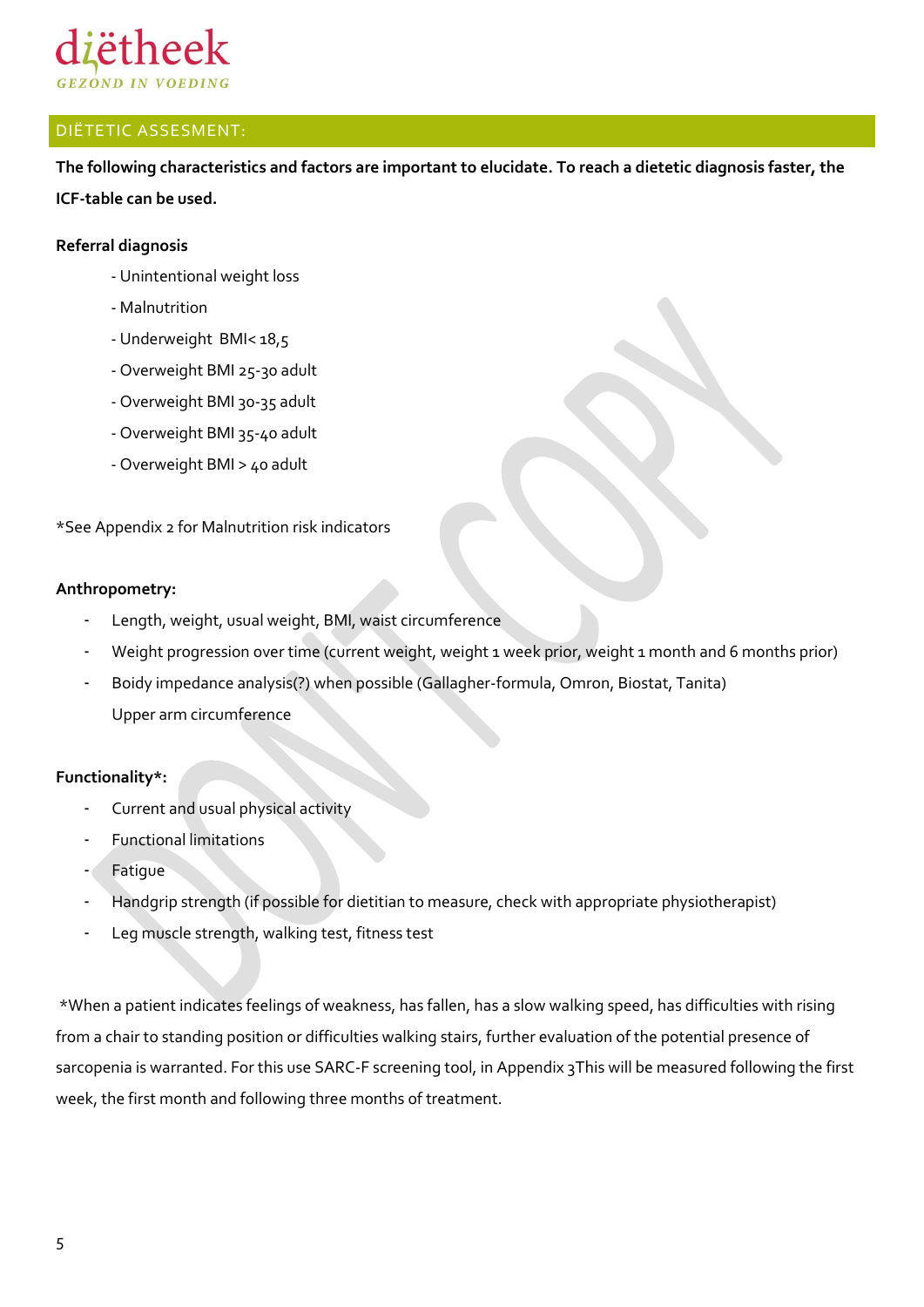

#### **Relevant laboratory markers if co-morbidities present (if applicable)**

| Type of lab                 | <b>Reference values</b> |  |
|-----------------------------|-------------------------|--|
| HbA1c                       |                         |  |
| Systolic/diastolic pressure |                         |  |
| <b>EGFR</b>                 |                         |  |
| Gamma GT                    |                         |  |
| ALAT/ASAT                   |                         |  |
| TG                          |                         |  |
| Cholesterol levels          |                         |  |
| <b>BSE</b> (sedimentation)  |                         |  |
| Hemoglobin                  |                         |  |

#### **Symptoms**

- Unintentional weight loss
- **Fatigue**
- **Nausea**
- Vomiting
- Problems with swallowing and chewing
- Loss of taste and/or smell (decreased/changed)
- Decreased appetite (VAS)
- Intestinal problems bloatedness, diarrhea
- Severe stomach pains
- Constipation; frequency and Bristol Stool Chart
- Shortness of breath (degree of oxygen support level, saturation)
- Ageusia;l loss of taste and/or smell (decreased/altered),
- Gastroparesis,
- Edema

#### **Comorbidity:**

- **Hypertension**
- Hypercholesterolemia and hyperlipidemia
- Heart failure
- Diabetes Mellitus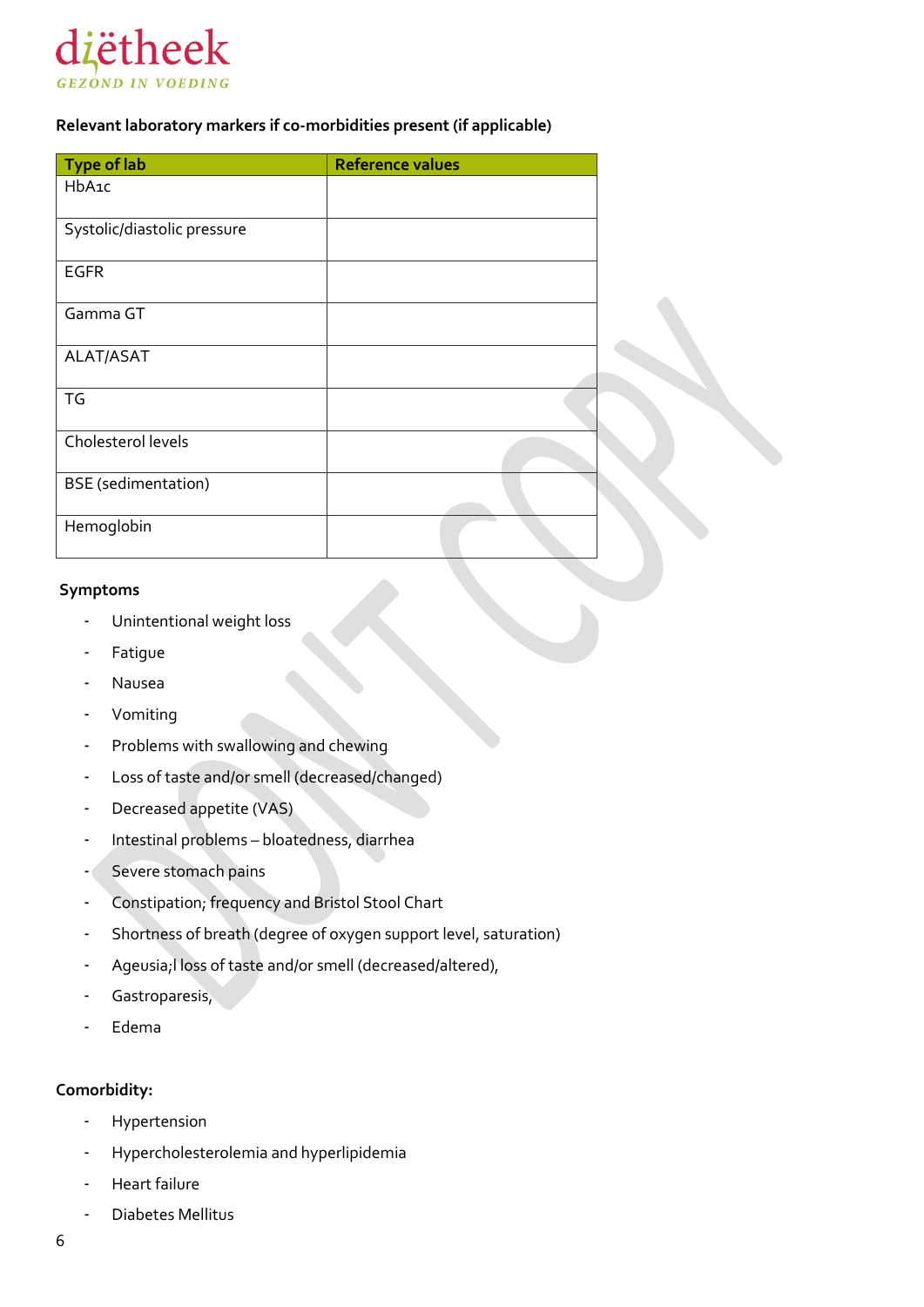

Resulting co-morbidity:

- Intestinal complaints
- Apnea
- Asthma
- COPD
- Gastro-intestinal problems/constipation and malabsorption
- Sarcopenia
- Sarcopenic obesity

### **Medication (and the influence of this medicin on the diet)**

| <b>Type of medication</b> | <b>Action</b>                                                                                                    | <b>Brand name</b>               | <b>Side effects/complications</b>                                                                                                                                                                                                                                        |
|---------------------------|------------------------------------------------------------------------------------------------------------------|---------------------------------|--------------------------------------------------------------------------------------------------------------------------------------------------------------------------------------------------------------------------------------------------------------------------|
| Chloroquine               | Kills certain parasites,<br>such as malaria. Reduces<br>inflammation in<br>rheumatism and lupus<br>erythematosus | A-CQ 100<br>Chloroquine         | -Decreased appetite<br>-Too low glucose level<br>-Bowel discomfort<br>-Cardiac arrhythmia                                                                                                                                                                                |
| Hydroxychloroquine        | Kills certain parasites,<br>such as malaria. Reduces<br>inflammation in<br>rheumatism and lupus<br>erythematosus | Plaquenil<br>Hydroxychloroquine | ٠<br>-Decreased appetite<br>-Bowel discomfort<br>-Cardiac arrhythmia                                                                                                                                                                                                     |
| Ritonavir                 | Inhibits virus (inhibits the<br>growth of virus causing<br>HIV)                                                  | Norvir<br>Ritonavir             | -Bowel discomfort<br>-Increases likelihood of<br>gout if at risk<br>-If susceptible for DM, can<br>increase likelihood of its<br>development<br>-Can interfere with /disrupt<br>existing DM                                                                              |
| Lopinavir met Ritonavir   | Inhibits virus (inhibits the<br>growth of virus causing<br>HIV)                                                  | Kaletra<br>Lopinavir/Ritonavir  | -Decreased or increased<br>appetite<br>-Too high levels of serum<br>fat and cholesterol, which<br>can lead to increased<br>chance of HVZ (?)<br>- If susceptible for DM, can<br>increase likelihood of its<br>development<br>-Can interfere with /disrupt<br>existing DM |
| Anticoagulant             | Decrease or delay clotting<br>of the blood                                                                       | Acenocoumaro                    | When using<br>$\blacksquare$<br>Acenocoumarol, seek<br>nutritional advice,<br>especially regarding<br>vitamin K.<br>Pay attention when using<br>alongside oral nutritional<br>supplements                                                                                |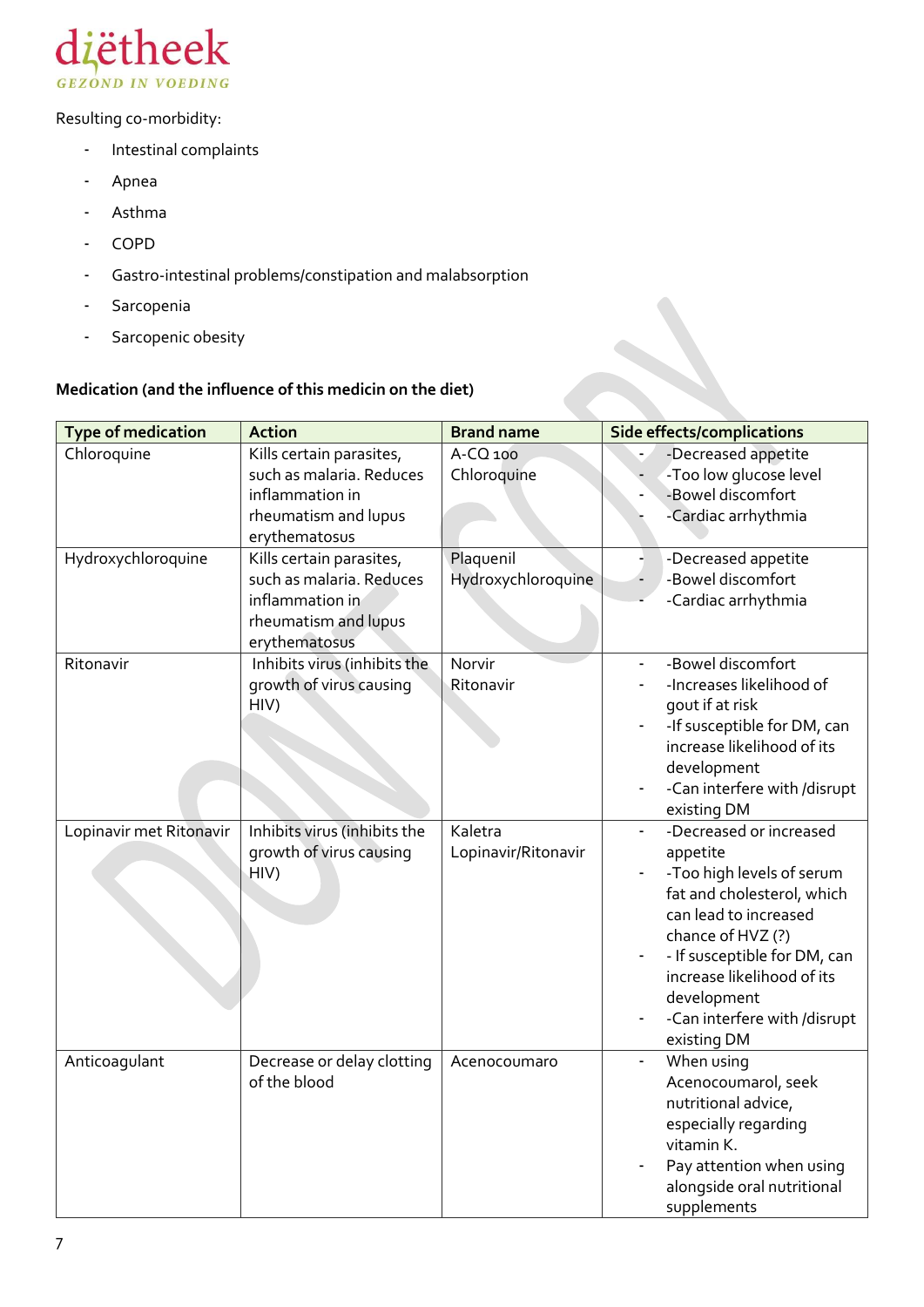

#### **Nutritional therapy**

Oral nutritional supplements (ONS) or enteral tube feeding Additional/supplemental modules

#### **Food supplements**

- - Attention to vitamin D
- Attention to vitamin K (in case of thromobosis)

#### **Medication, in regards to comorbidity**

- Diabetes medication
- Pain medication
- Corticosteroids
- Immuno- suppressive medication

#### **Medical history**

- Underlying syndromes and respective treatments
- Duration of hospitalization
- - Duration of potential ICU stay
- - Duration of participation in rehabilitation setting or care facility

#### **Which other healthcare sectors are involved**

- Psychologist
- Physiotherapist
- Social worker
- Home care
- Anticoagulation service
- Speech therapist
- Occupational therapist

\*In case anticoagulation service is applicable and this client receives enteral tube feeding; please inform patient and appropriate institution, for example by information on vitamin K (see folder within Evry, oral nutritional supplements for thrombosis service)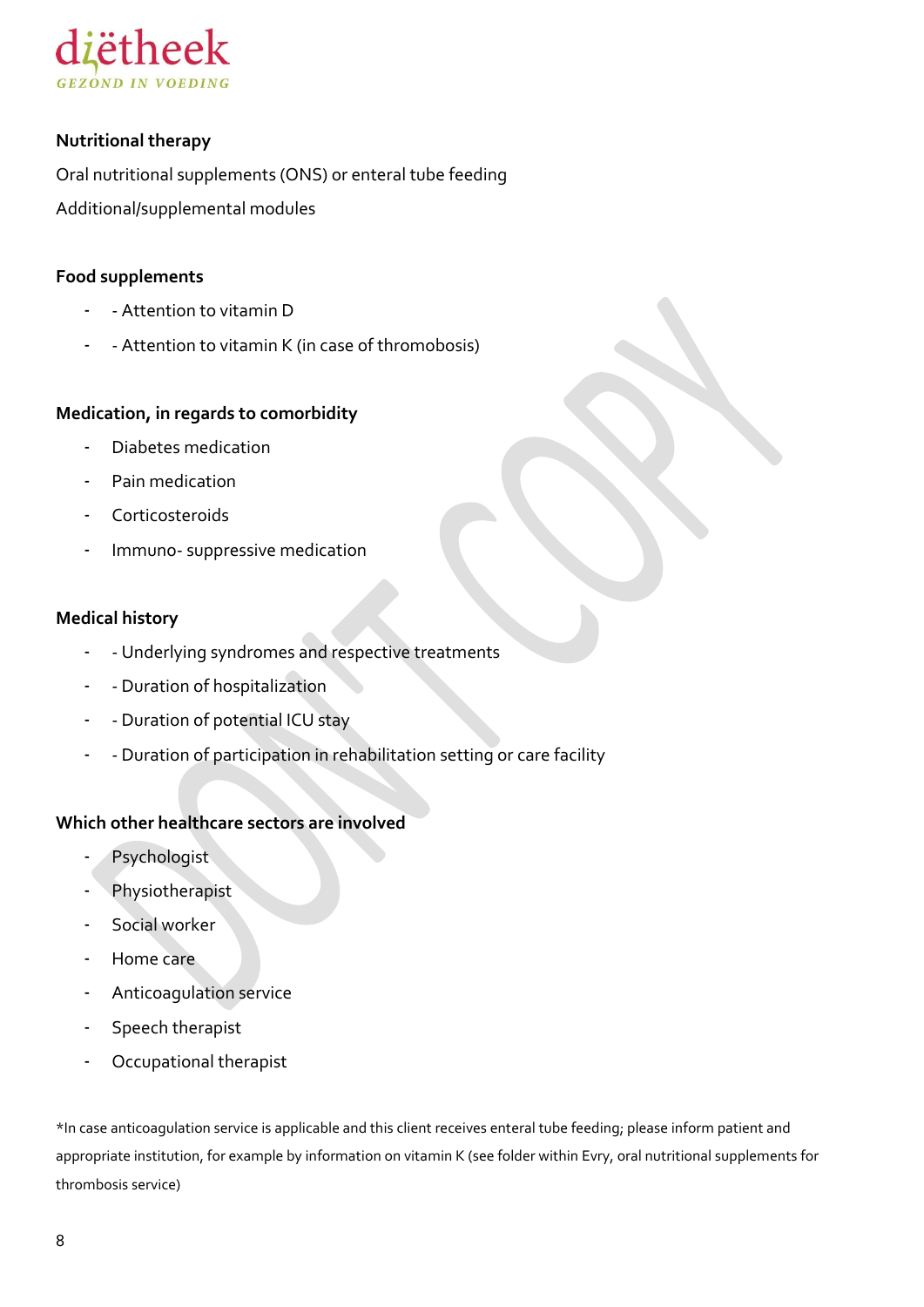

#### **Lifestyle factors (prior to COVID-19)**

- Sitting: ... hours per day
- Movement: ... hours per day, hours per week, type= measure of intensity
- Physical exercise: ... hours per week, type of exercise (strength and/or cardio)
- Sleeping: quality and amount of hours
- Stress: quantified 1-10 (10 is most)
- Smoking behavior: drugs, marijuana, amphetamine
- Alcohol consumption: amount per day

#### **Eating behavior (nutrition/nutrient intake)**

- Nutritional history food diary, digital diary, Eetmeter
- Attention for energy, protein, meat (replacements), dairy
- Meal preparation abilities

#### **Personal factors:**

- Age, gender always reported in dossier
- **Ethnicity**
- Living situation: alone, family, house, apartment
- Education/occupation
- Hobbies
- Language comprehension
- Financial situation
- Pyschiatric conditions

#### **Mental factors**

- Motivation
- **Attitude**
- Expectations of treatment
- Which barriers could impede on behavior changes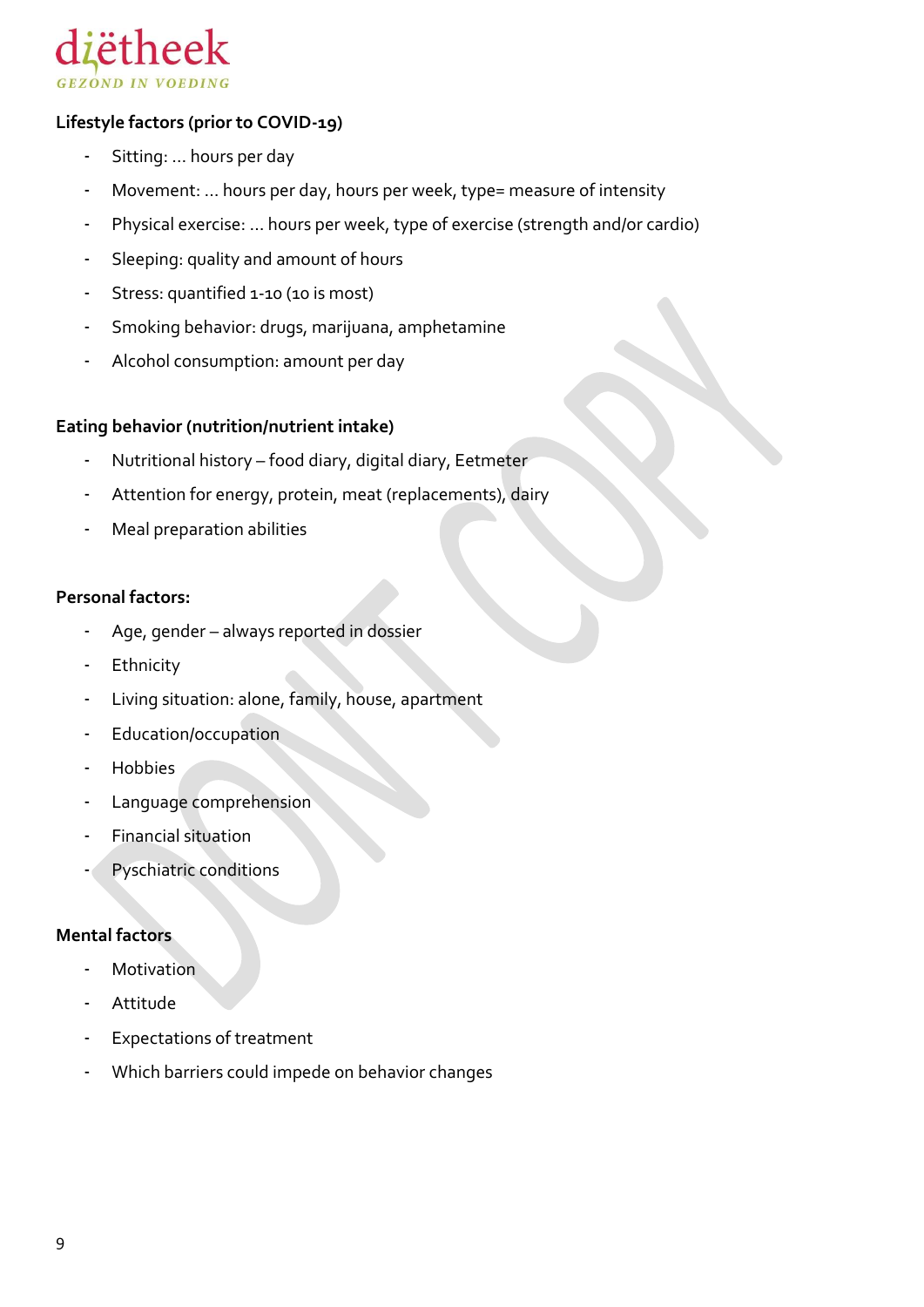

#### <span id="page-9-0"></span>DIETETIC DIAGNOSIS

**The dietetic diagnosis is made based on the dietitian's investigation (using the ICF table). Following this, the treatment goals are established. In order to achieve the objectives listed below, an active collaboration between the physiotherapist and eventual other care providers is desirable.**

#### GOALS

- Improve functionality in everyday life.
- Maintain and/or improve nutritional status.
- Maintain and/or improve fat-free mass/muscle mass.
- Monitor well-being.
- Monitor clients with complicated nutrition-related problems.
- Support the diminishing/improvement of symptoms.
- Support in improving or maintaining quality of life.
- Prevent refeeding syndrome.

#### DIETARY CHARACTERISTICS

- Guidelines for good nutrition
- Energy and protein rich nutrition (estimated using the WHO formula, the Harris and Benedict formula or measurement) + conditions
- Protein requirements: 1,2 to 2,0 g/kg actual bodyweight
- Underweight (BMI <20) 1,2 to 1,5g/kg actual bodyweight (with BMI <20 extrapolated to BMI=20)
- Overweight (BMI > 30) correct weight in this context by weight and BMI=27,5, respectively
- Vitamins and minerals: all requirements determined by 100% RDA, unless there are indicated deficiencies or increased requirements. For COPD: Calcium 1000-1200mg. Frequent consumption of corticosteroids as well as immobility contribute to osteoporosis risk.
- Vitamin D: recommendations/requirements according to public health recommendations
- $\bullet$  Fluid: minimum of 1,5 liter and any losses

\*Nutritional recommendations will depend on physical activity and disease-related symptoms, such as Diabetes Mellitus and kidney failure. In this case, follow other nutritional guidelines. (Dieetbehandelrichtlijnen COPD,2017, Artsenwijzen diëtetiek, ondervoeding, 2015, Artsenwijzen diëtetiek, longziekten, 2016)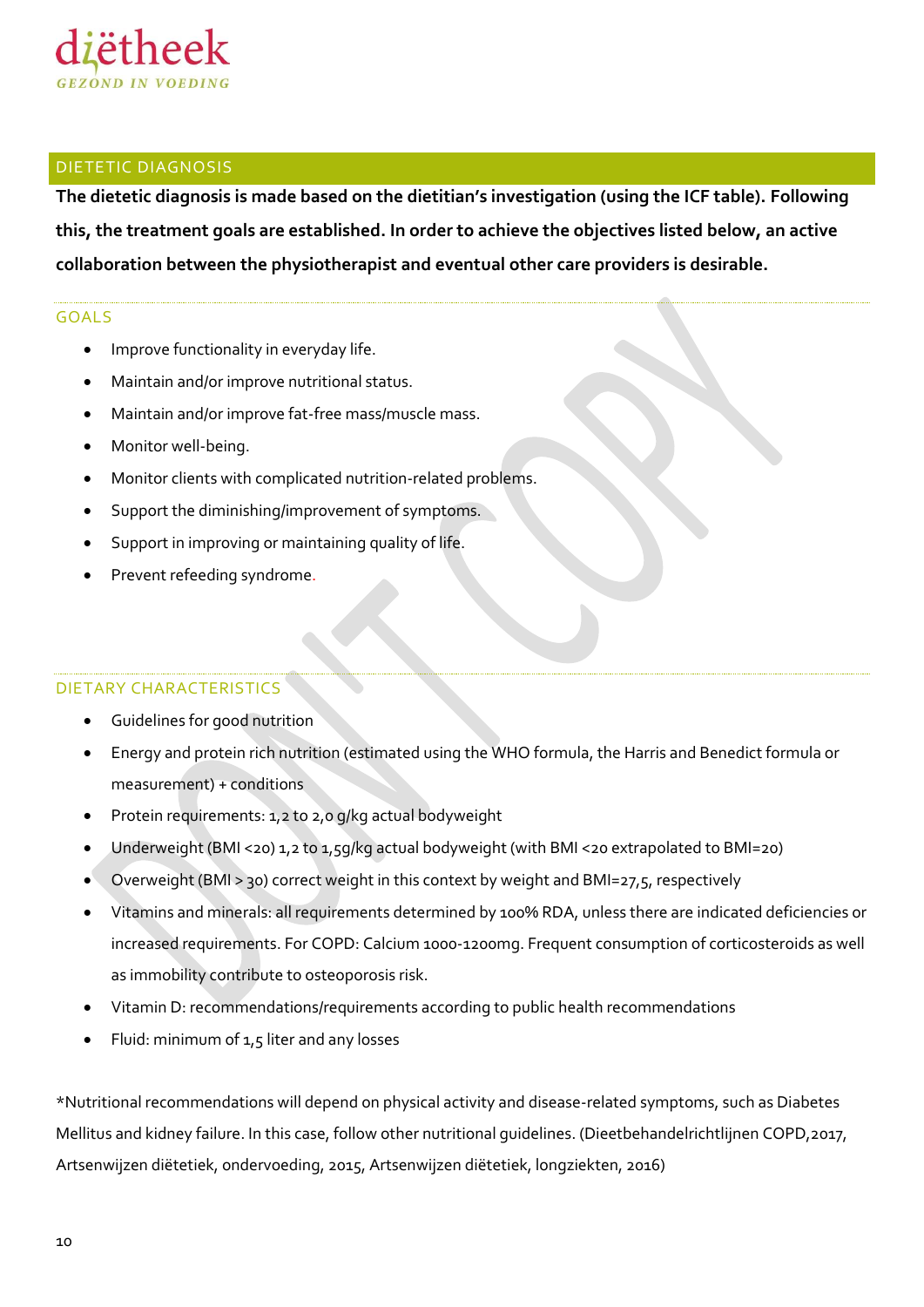

- Appropriate spreading of nutrition across the day/increase the frequency of meals. It is preferred that every meal contains 25g protein.
- Eating in a slow and calm manner, in the appropriate position.
- If there is uncertainty about achieving adequate energy and protein intake, start oral nutritional supplements or additional modules (e.g. Prosource or Protifar), or continue use of oral nutritional supplements after hospital discharge. (2020, Barazzoni R, et al)
- It can occur that a client will be prescribed a soft/modified texture diet by a speech therapist. This occurs often in the ICU setting and can also extend beyond the ICU for these patients. Older patients typically spend a longer time in ICU and therefore are likely to follow such a diet for a longer period of time. The soft foods and liquid can be less taxing for those that suffer from fatigue. Discuss recommendations with respective speech therapist for the home situation if appropriate.
- Discuss recommendations with appropriate physiotherapist and potentially modify according to the intensity of the movements, exercises or trainings.
- With sarcopenic obesity:

Protein are complete, high quality, and are offered multiple times per day.

Energy intake can be lowered to approximately 300-600 kcal below the usual energy requirements as long as nutrition remains complete. This does not involve any stringent carbohydrate restriction. Only the fast-absorbed monosaccharides and disaccharides are favorable to remove from the diet in regards to optimizing blood sugar levels.

#### **For further dietary characteristics see Appendix 1 and 4.**

#### *Individual*

The diet prescription is related to any medications taken by, and weight of, the individual.

It is important to, in alignment with the client, select the most appropriate diet. This means selecting a diet that aligns closest to their normal diet/dietary behavior, and one that the client finds sustainable to adhere to. It is recommended to adapt the dietary advice to the following individual wishes and needs:

- -Budget
- -Religion
- -Culture
- -Conviction
- -Knowledge

Attention to adherence, as well as adjustments to the chosen diet when necessary, are of importance.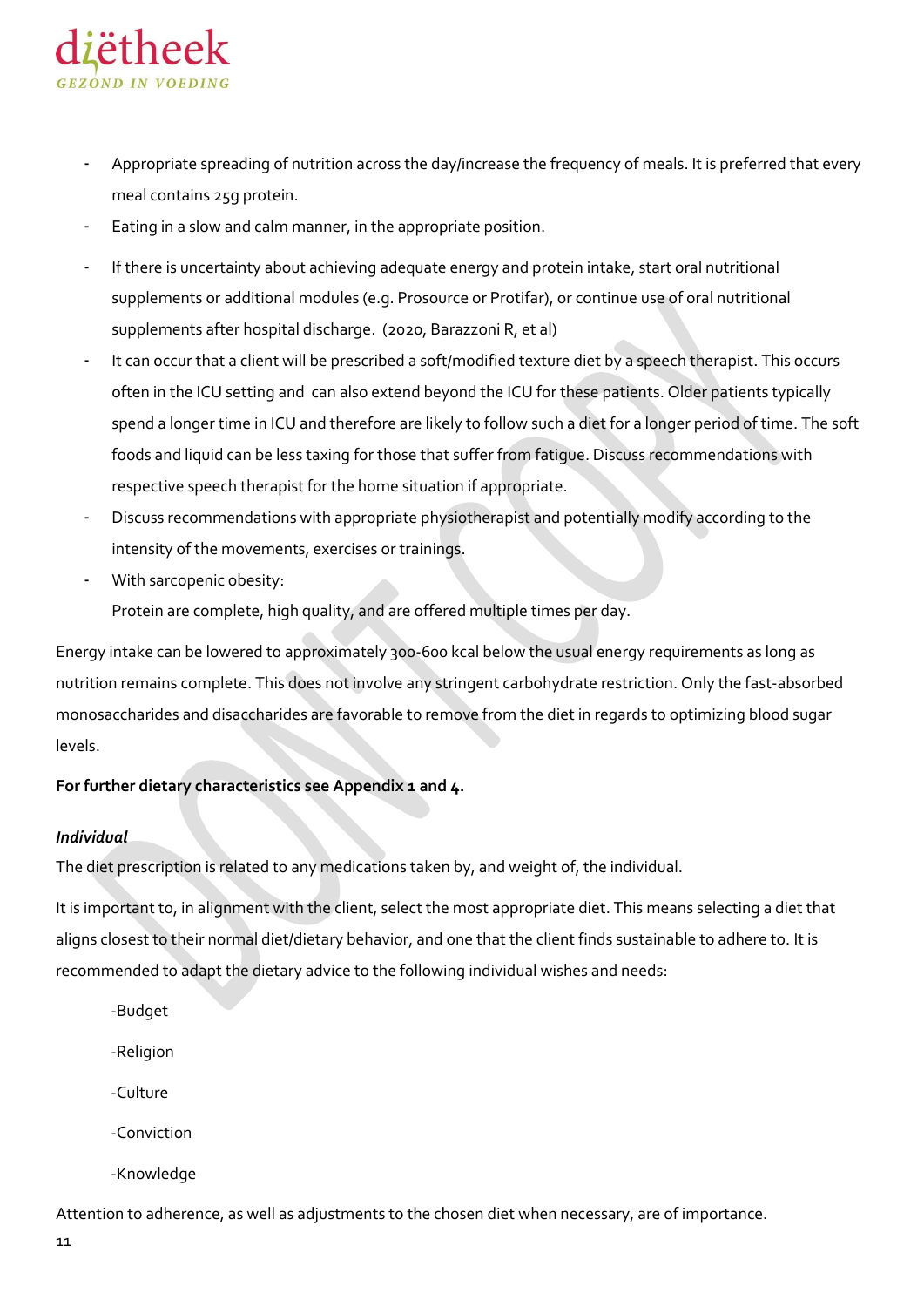

#### LIFESTYLE

Physical activity is based off consultation and recommendation of physiotherapist.

#### NOTEWORTHY POINTS WITH REGARDS TO PSYCHOLOGICAL FACTORS

- Discuss the relationship between stress and eating behavior with client if the client appears to be suffering from high stress.
- Take into account that the client can feel dissuaded to consume routine meals due to fear of swallowing issues.
- Development of PICS (Post-ICU Syndrome), see Appendix 4:
- Note: It is not the duty of the dietitian to instruct the client on how to deal with physiological and societal stressors. If the client is faced with these stressors to an extent that the gastrointestinal system is influenced, then the dietitian can share with the client the various ways of coping with stress. If the client is open to it, the dietitian can refer the client to a doctor in order to instruct the client on ways to cope with stressors (for example, social worker or psychologist).

#### PARTICULAR WATCH-OUTS

Attention to medications with COVID-19; Chloroquine© en Lovinavir/Ritonavir©. Side effects in the form of stomach/gastrointestinal and psychological symptoms (see Medication review table page 7). Chloroquine© also increases the risk of hypoglycemia. Therefore it is not advantageous to regulate the DM too tightly. Sips of nutritional juices, apple juice or orange juice are permitted. Hyperglycemia is less likely to occur. In the case it does occur, additional insulin injections can be implemented.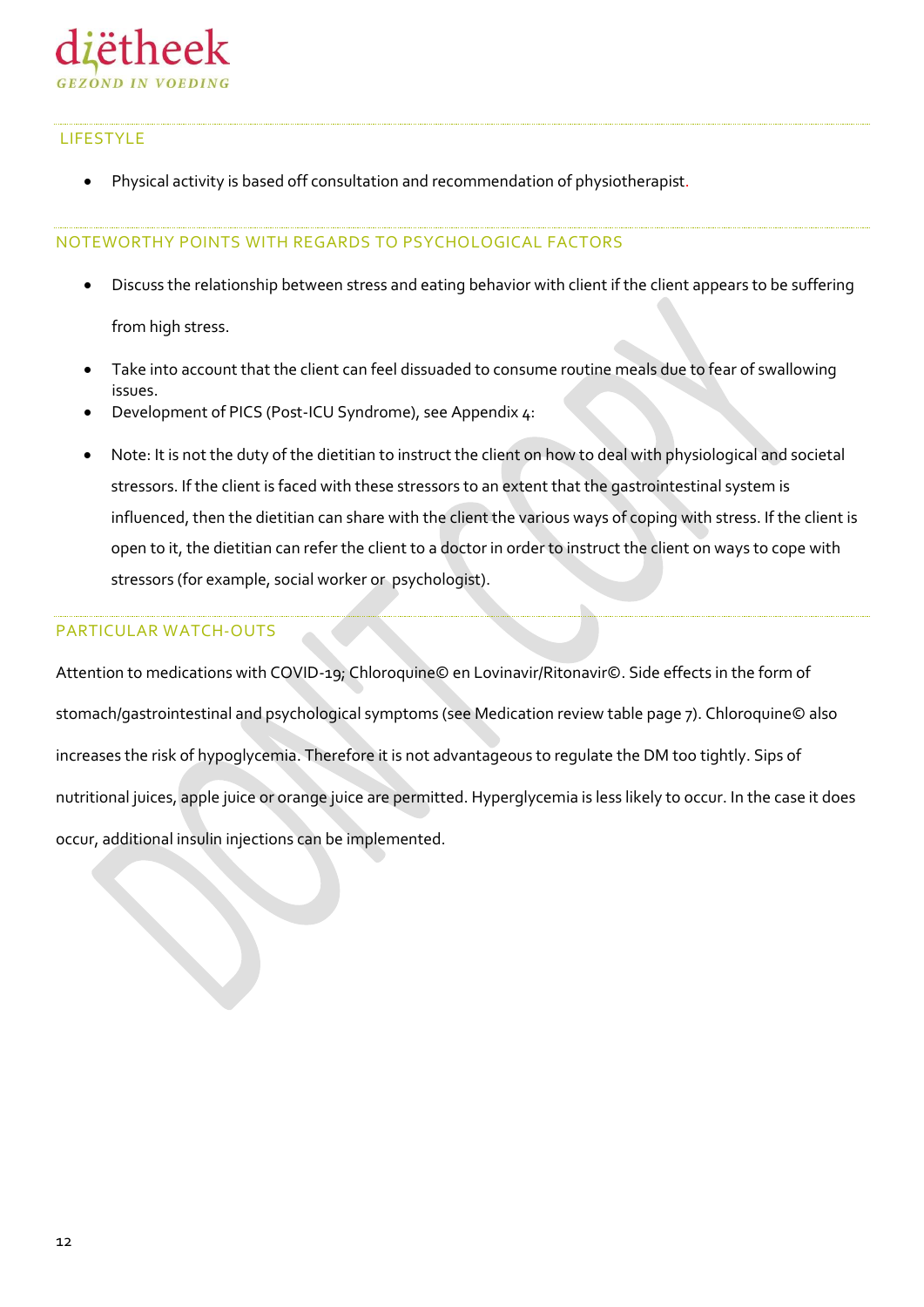### diëtheek

#### <span id="page-12-0"></span>TREATMENT PLAN AND THERAPY

#### GOAL OF DIETARY MANAGEMENT

- Which goals does the client want to achieve?
- How is he/she going to achieve these?
- What is the duration and frequency of the intervention?

Formulate the management goals in a SMART way so that it is clear which variables will be measured and evaluated.

#### DURATION OF THE DIETARY MANAGEMENT

#### Care level 4

Duration of therapy is dependent on the clinical picture and the selected nutritional support. For guidelines on the duration of care for each clinical picture, it is suggested to consult the appropriate treatment protocols.

#### PRINCIPLES TO GOVERN CONSULTATIONS

Dietitian's first actions as first-line support following a referral:

- Dietitian calls the patient within 2 to 3 workdays post-discharge
- Organize, if necessary, the authorization of supplemental nutrition for home use (pharmacy, Sorgente, Mediq Tefa, Medireva Eurocept).
- Initiation of eventual follow-up appointments and the time period before the follow-up appointment according to the wishes of the client.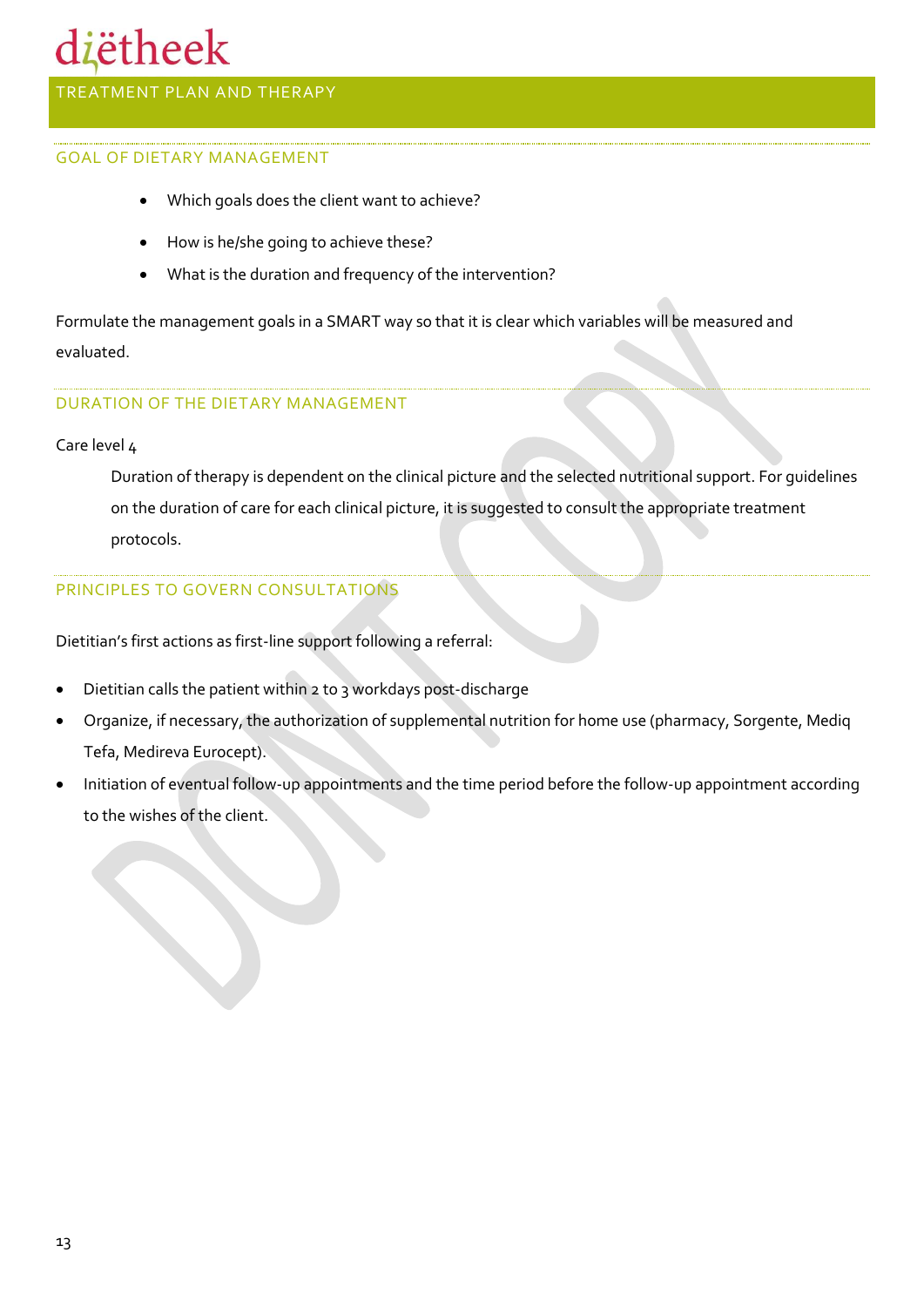## ëthee

#### <span id="page-13-0"></span>CONTENT OF CONSULTATIONS

Leaflets and brochures are given to client, to supplement the dietary management, based on decision of dietitian. It is not an issue if another order (?) of informational materials would better suit/guide the client. Always make note of which materials you give to the client, or what you have agreed to deliver to the client and by which date, after each consultation.

First consultation: 60-minute intake session (30 minutes direct with patient and 30 minutes indirect time for dietary plan. Keep in mind this consultation is always by phone!

#### **If tube feeding is appropriate**

*1 st consultation: 60 minute intake session (30 minute direct with client and 30 minutes for administration). Keep in mind this is always a virtual (via the telephone) consultation.* 

*(Consultation is intentionally short, seeing how the client has only very recently left the hospital. Short and long-term goals are established during the second consultation).* 

**Consult 2:** After 1 week (30 minutes contact with client via the telephone)

Short and long-term goals are established, following the SMART methodology, during this consultation.

**Consult 3:** After 1 week (30 minutes contact with client via the telephone) and if necessary, 15 minutes administration time

**Consult 4**: After 1-2 weeks (30 minutes contact with client via the telephone or eventual home visit)

**Consult 5:** After 1-2 weeks (30 minutes contact with client via the telephone)

Note: keep in touch with physiotherapist throughout the entire treatment, so that the nutritional and physical exercise recommendations/interventions remain aligned.

If there has been use of tube feeding at any point during the treatment, the treatment minutes will not be reflected in the treatment time mentioned above.

**Sixth consult:** after 3-4 weeks (30 minutes)

#### **Relapse prevention plan**

- Make agreements on monitoring of nutritional status, as well as agreements as to when the treatment should be resumed
- After 3 months, assessment of nutritional status by dietitian, as well as assessment of overall health by general practitioner.
- After 6 months, assessment of nutritional status by dietitian, as well as assessment of overall health by general practitioner.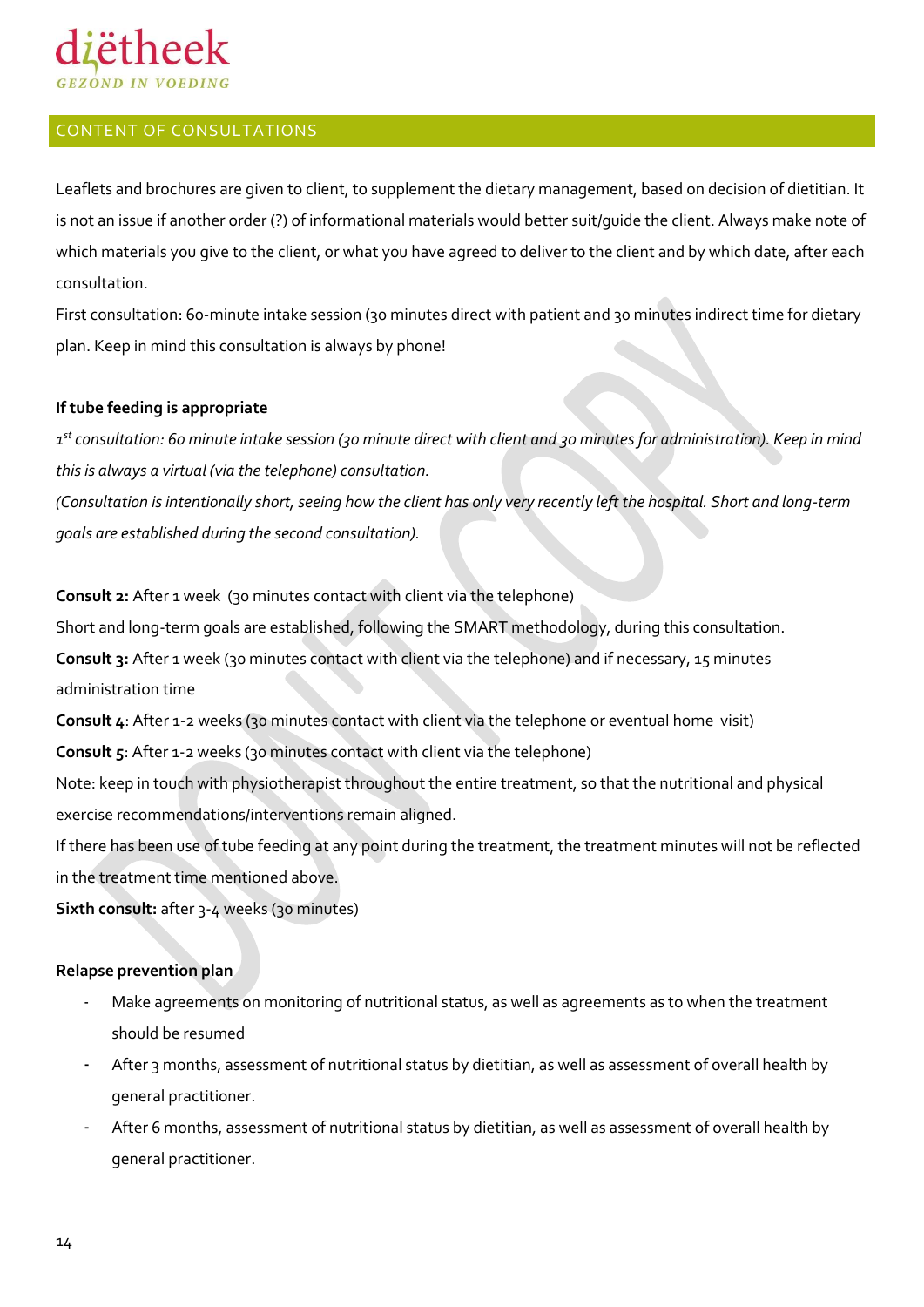

#### **In the case of overweight or obesity**

- Agreements and set goals to facilitate lifestyle changes, always in line with current circumstances.
- Following 1 month, assessment of nutritional status by dietitian, as well as assessment of overall health by general practitioner
- Discuss ways in which to further guide the client towards obtaining a healthy weight and lifestyle.

#### **In the case of stomach or intestinal symptoms**

- Make appointments and establish goals in order to support the clients with their existing symptoms.
- Following 1 month, assessment of nutritional status by dietitian, as well as assessment of overall health by general practitioner.

The total treatment duration is 4 hours (16 x 15 minutes); if tube feeding becomes appropriate and implemented this duration time is not applicable.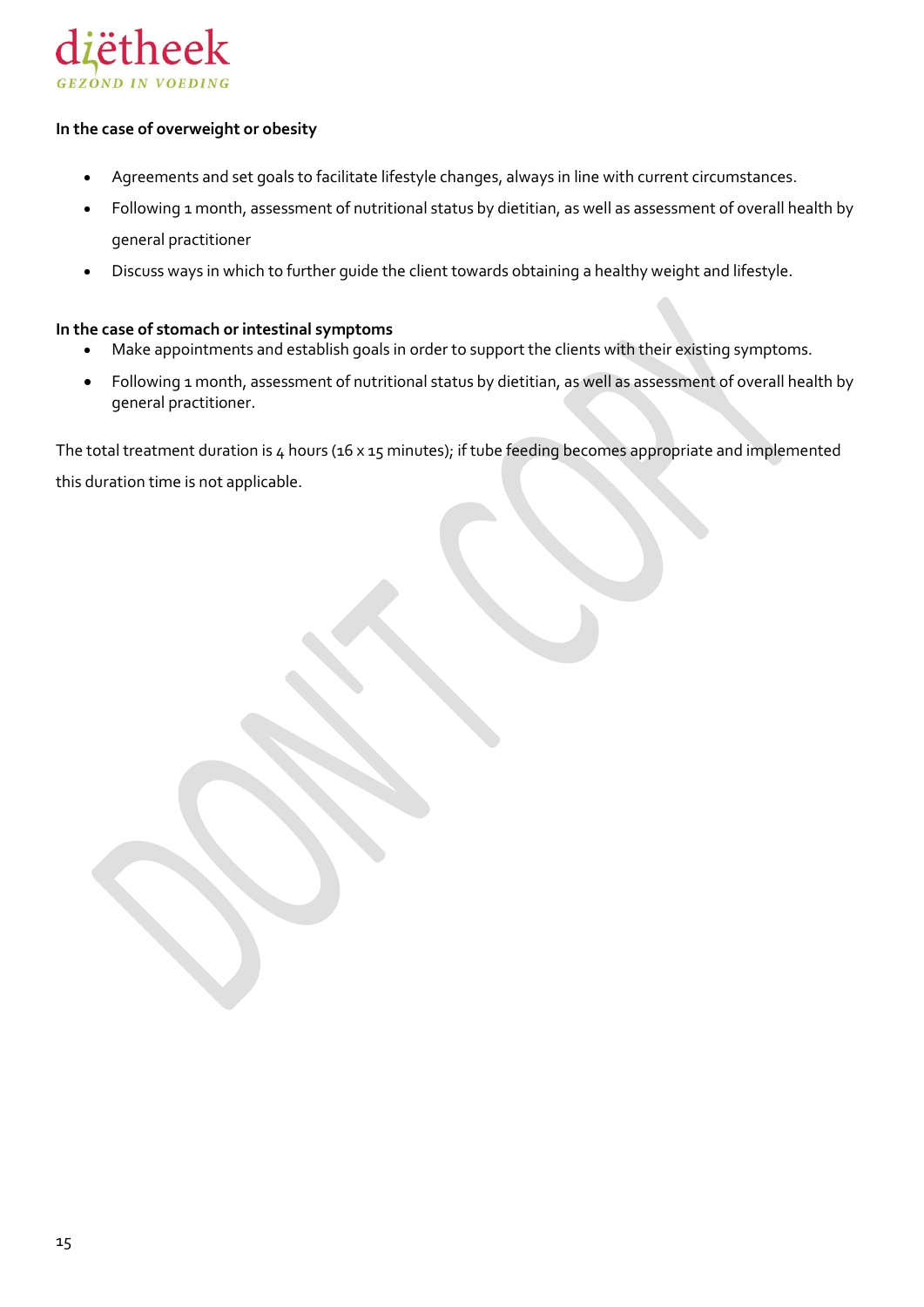

#### <span id="page-15-0"></span>APPENDIX 1: TIPS FOR SPECIFIC SYMPTOMS RELATED TO COVID-19

#### <span id="page-15-1"></span>FATIGUE

- Use lightweight cutlery so that eating and drinking costs minimal exertion
- Utilize soft and/or liquid nutrition
- Potentially use a short straw when drinking
- Ensure proper rest prior to meal
- Introduce the largest meal of the day at the best moment of the day for the patient
- Offer multiple smaller portions on daily basis. Resistance can be seen with larger portions; try to consume something every two hours
- If the patient provides him/herself with own meals or indicates to potentially make use of meal facility, then chose for a meal requiring easy preparation. Also explain the nutritional value of a sandwich.
- Eat something prior to going to sleep, or potentially place food on the nightstand
- If patient is on oxygen support, then also provide this as well during the meal.

#### <span id="page-15-2"></span>NAUSEA

- Routinely, approximately 6-8 times per day, consume smaller-sized portions to prevent an empty stomach
- Offer cold food; for example offer cold-cuts instead of a piece of meat as part of a warm-meal. A meal consisting of sandwiches (bread-based) or meal-sized salad would also be sufficient.
- Limit strong smells coming from food and drink. If possible, allow the meals to be prepared by someone else, warm them up in the microwave, and consume liquids using a straw.
- Consume sufficient liquids, preferably those with nutritional value such as dairy-based products.

#### <span id="page-15-3"></span>MUSCUS FORMATION

- As part of the dietary management, it is necessary to emphasize the use of milk products, as patients have a tendency to dismiss them based on an incorrect notion that they can contribute to mucus formation.
- Use foodproducts that have a refreshing/sour taste, such as yogurt and kwark
- Routinely take small sips of cold water while eating or drinking. Also do this when consuming oral nutritional supplements.
- Consume an ice lolly following intake of milk products, as this is refreshing and will help eliminate the mucus build up.
- Consume a sip of water or fruit juice following intake of milk products.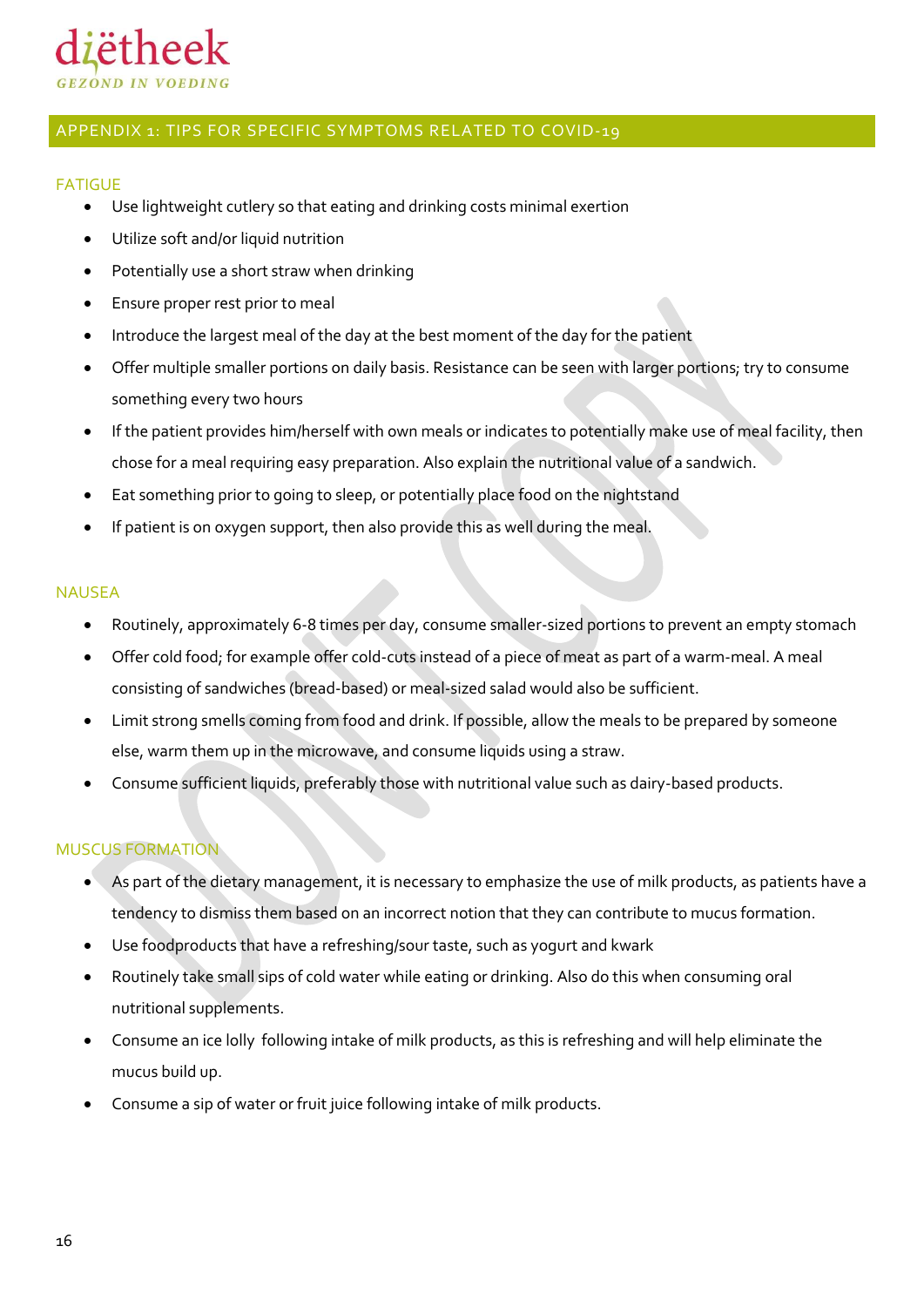

#### <span id="page-16-0"></span>DIARRHEA

- Drink sufficient amounts to compensate for fluid loss
- Consume smaller sized meals throughout the day, to minimize agitation of the gastrointestinal tract.
- Limit the intake of lactose; chose for more sour milk products such as yogurt and kwark instead of sweeter milk products such as chocolate milk or pudding. Oral nutritional supplements contain minimal lactose so therefore no restrictions are needed for this.

\*For general nutritional recommendations/tips or information related to COVID-19, please make use of www.voedingscentrum.nl e[n www.goedgevoedouderworden.nl](http://www.goedgevoedouderworden.nl/)

#### <span id="page-16-1"></span>LOSS OF SMELL AND TASTE

- Experiment with the factors listed below.
- Eat with caution.

#### **Texture**

- Different structures; add vegetables to an omelet
- Steam vegetables to keep them crisp;
- Chop nuts into small pieces and use them as toppings;
- Variation in solid and liquid structured-foods;
- Fried and baked goods is experienced more pleasantly than cooked dishes;
- Add dried fruits;
- Carbonated soft drinks provide a pleasant mouthfeel.

#### **Spiciness/hotness**

- Use tabasco or salsa to make a dressing;
- Spicy sauces such as curry paste or piri piri. The taste can be made more mild by the addition of a spoonful of yogurt;
- Mustard or radish can be used to bring dishes to desired taste level.

#### **Dish presentation and temperature**

- Stimulate the appetite by serving dish on a nice-looking plate or present dish in an appealing way
- Variation in color ensures the meal is appetizing;
- Make use of different temperatures within a meal.

#### **Smell and taste**

- Emphasize the basic tastes: these are still present with an olfactory disorder;
- Strengthen the taste by adding herbs and spices;
- Asafoetida, known in the Asian cuisine, is a pleasant taste-enricher.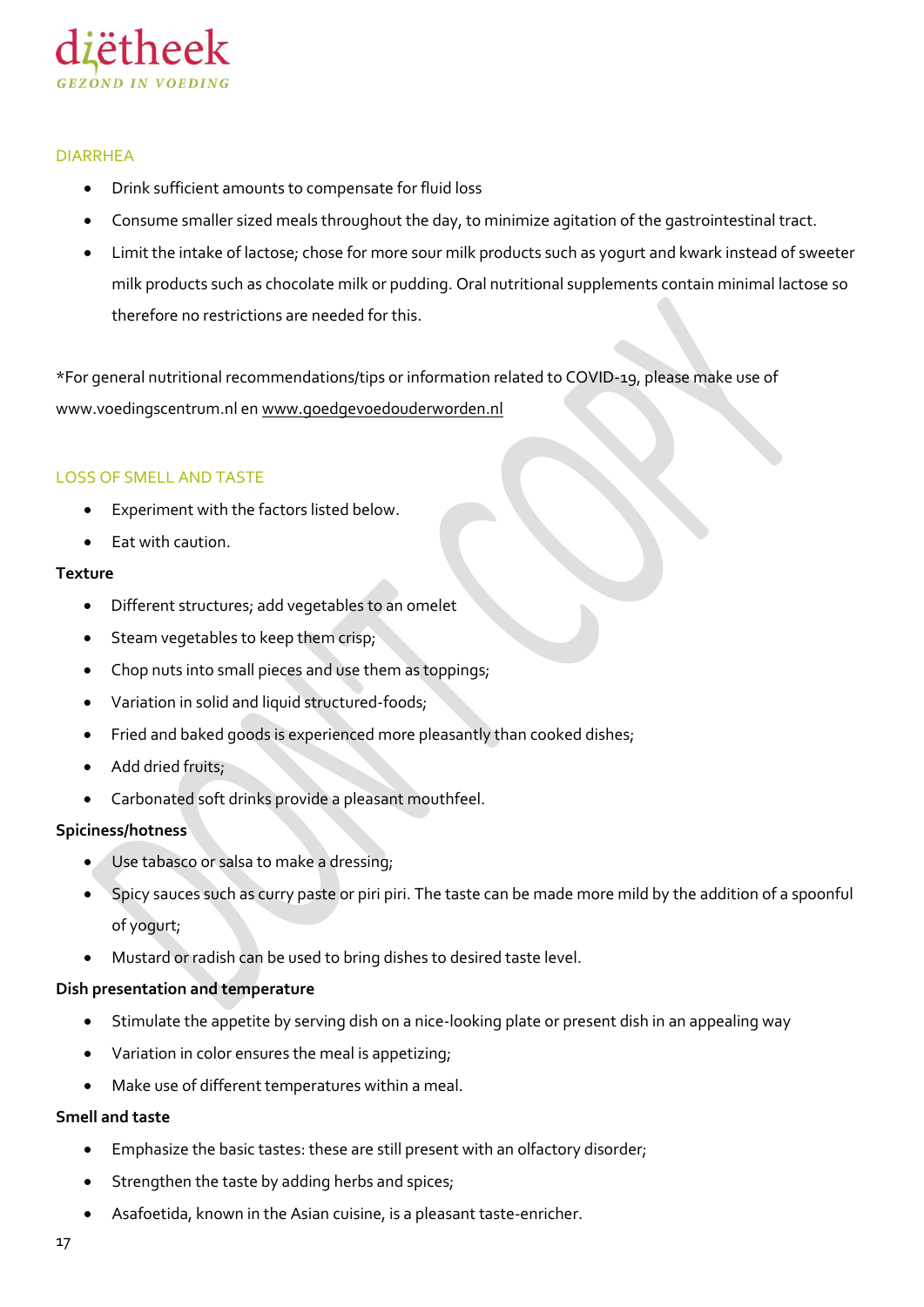

### <span id="page-17-0"></span>APPENDIX 2 MALNUTRITION RISK INDICATORS

#### <span id="page-17-1"></span>GLIM CRITERIA

Weight loss, decreased intake and disease burden. Based on the GLIM criteria, patients are moderately to severely malnourished during hospitalization and/or during their stay in the ICU. Overweight and diabetic individuals can also be malnourished, as well as also susceptible to contracting COVID-19.

- Unintentional weight loss, determined by validated screening tools such as SNAQ or MUST
- Low BMI
- Decreased muscle mass
- Decreased food on nutritional intake (?)
- Disease burden/infection

#### <span id="page-17-2"></span>MALNUTRITION RISK INDICATORS

- $\bullet$  BMI < 18,5 (18-69 years)
- BMI < 20 (70 years or older)
- BMI < 21 (COPD patients)
- Unintentional weight loss of >10% in 6 months
- Unintentional weight loss of 5% in 1 month. See malnutrition steering committee tables

| <b>Unintentional weight loss</b>               | <b>Low BMI</b>                                                                    | <b>Decreased muscle mass</b>                                                         |
|------------------------------------------------|-----------------------------------------------------------------------------------|--------------------------------------------------------------------------------------|
| >5% in ≤6 months OR<br>$>10\%$ in $> 6$ months | <20kg/m <sup>2</sup> for <70 years old<br><22 kg/m <sup>2</sup> for ≥70 years old | Decrease determined by use<br>of validated method, for<br>example BIA, DEXA, CT-scan |
|                                                | Asian population:                                                                 |                                                                                      |
|                                                | <18,5 kg/ m <sup>2</sup> for <70 years old                                        |                                                                                      |
|                                                | 20 kg/m <sup>2</sup> for ≥70 years old                                            |                                                                                      |

#### **Reasons for increased energy requirements**

| <b>Shortage of nutrients</b>                                               | <b>Disease burden/inflammation</b>           |
|----------------------------------------------------------------------------|----------------------------------------------|
| >1 week ≤50% of the energy requirements OR                                 | Acute disease, trauma, or chronic associated |
| >2 weeks decreased intake/uptake (regardless<br>of extent of decrease)     | with disease-related inflammation            |
| OR.                                                                        |                                              |
| A chronic gastrointestinal condition that<br>disrupts intake or absorption |                                              |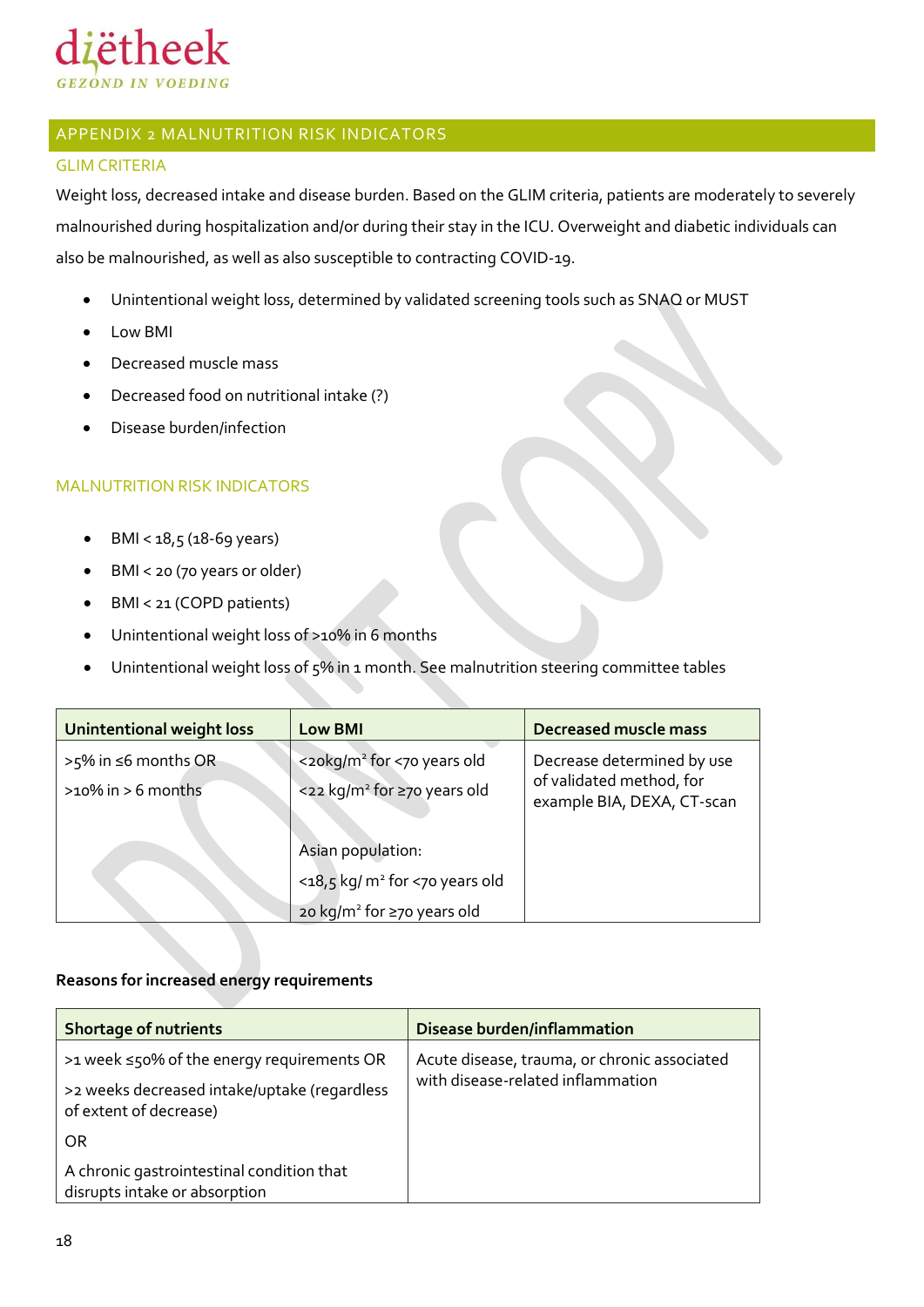

#### <span id="page-18-0"></span>APPENDIX 3 SARC-F

Screening for the risk of sarcopenia precedes diagnosis of sarcopenia. The SARC-F questionnaire is advised for screening. This is a questionnaire containing five sections, which the patient can complete individually or together with the dietitian. The answers are designed to convey the patient's perception of own strength, walking ability, standing up from chair, climbing stairs, and experience with falls.

#### *Patients with 4 or more points have an increased risk for*

| Component                | Question                                                                                     | <b>Scoring</b>                                                                   |
|--------------------------|----------------------------------------------------------------------------------------------|----------------------------------------------------------------------------------|
| Strength                 | How much difficulty do you<br>experience with lifting and<br>carrying 5 kgs?                 | None = $\alpha$<br>Minimal = $1$<br>A lot, or not possible= 2                    |
| Assistance with walking  | How much difficulty do you<br>experience walking across a<br>room?                           | None = $o$<br>Minimal = $1$<br>A lot, do so with walking aid, or not possible= 2 |
| Standing up out of chair | How much difficulty do you<br>experience rising up out of a<br>chair, or getting out of bed? | None $=$ o<br>Minimal = $1$<br>A lot, or not possible without assistance= 2      |
| Climbing of stairs       | How much difficulty do you<br>experience walking up 10 steps of<br>stairs?                   | None = $o$<br>Minimal = $1$<br>A lot, or not possible= 2                         |
| Falls                    | How many times have you fallen<br>in the past year?                                          | Not once = $o$<br>$1-3$ times = $1$<br>4 or more times =2                        |
| $T_{\alpha+1}$ conta     | $Cosce > t$ bigh rick of coroonania                                                          |                                                                                  |

 $\binom{1}{1}$  Score ≥ 4: high risk of sarcopenia Note: malnutrition and sarcopenia are two different conditions. Malnutrition stems from an imbalance between nutritional intake and energy expenditure. This results in weight loss, accompanied with decreased muscle mass

and typically a low fat mass as well. This therefore impacts the entire body.

Sarcopenia, also referred to as muscle failure, involves decreased muscular strength and therefore is a condition that only impacts the muscular system. For malnutrition, the treatment is focused on the recovery of the imbalance between the nutritional intake and energy expenditure, in which case the nutritional care can positively impact the muscle mass as well. With sarcopenia, the treatment/care is primarily focused on improving the muscle function, while strength training and nutrition serve as important contributing factors. Collaboration with the physiotherapist is crucial in this context.

Malnutrition can result in sarcopenia; both disease conditions can occur simultaneously. In practice, it is important to be aware of both, and moreover be critical in the assessment and diagnosis of both.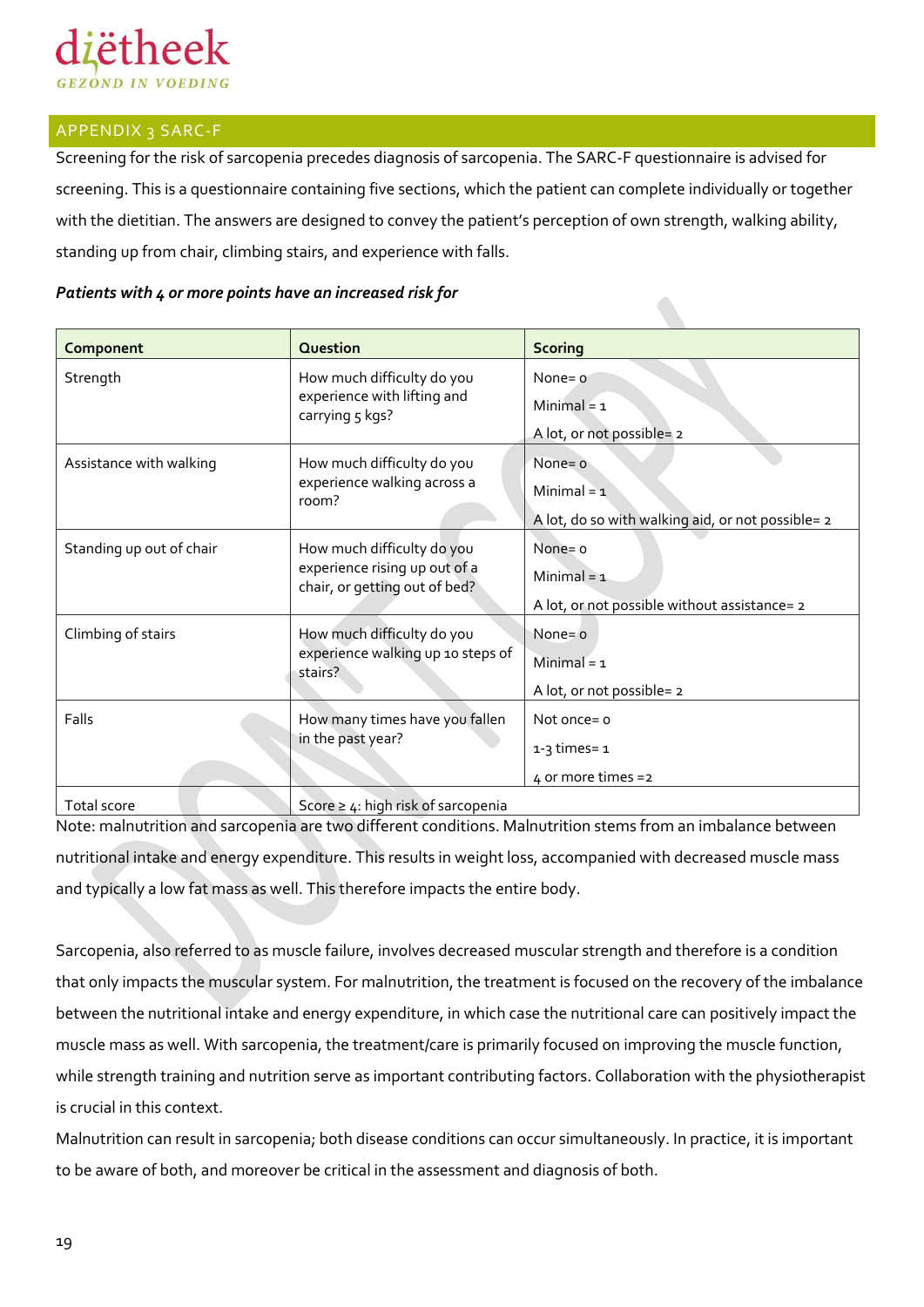

#### <span id="page-19-0"></span>APPENDIX 4 PICS POST ICU SYNDROME

Post-ICU Syndrome (PICS) is a combination of symptoms that patients can experience following their stay in the ICU.

The stay in the ICU and overcoming a critical illness can result in physical, psychological and cognitive problems, as well as diminished quality of life. Since 2012, this has been referred to as Post-ICU Syndrome (PICS). The severity and nature of the PICS symptoms can vary per individual. The rehabilitation and recovery process is therefore also different per patient. These PICS-symptoms are in addition to the health problems derived from the initial disease.

#### <span id="page-19-1"></span>SYMPTOMS

The Post-ICU Syndrome consist of the persisting health problems following the stay in the ICU. These can include physical symptoms, as well as conditions that interfere with attention and memory, thoughts, mood and emotions. It is possible that these conditions persist for a long time, in which case these conditions can impact an individual's social life as well. An example could be returning to work.

Diagnosis of PICS can be difficult for caregivers, as it remains fairly unknown within our current health care system. The unawareness of PICS can cause a patient to feel misunderstood, contributing to feelings of loneliness and social isolation.

#### <span id="page-19-2"></span>PHYSICAL SYMPTOMS

.

The most commonly occurring conditions following the ICU-stay are fatigue, muscle weakness and (nerve) pain. In addition, shortness of breath, hair loss, joint discomfort and a weakened immune system can also be present. The extent to which the patient will suffer from these conditions is dependent on the health status of the patient prior to ICU-admission, the duration of the ICU admission, whether the patient is on ventilation and/or if the patient has experienced something such as delirium (?).

Muscle weakness occurs because of the prolonged bed-rest, and the sleep medication given to patients during ventilation. In addition, severe infections can result in damage to the muscles and nerves. Muscle weakness can greatly impede the patient's daily activities, such as walking, eating and ability to care for self. Physiotherapy during the ICU admission and following hospital discharge is necessary to facilitate a proper recovery, which can take a year if not longer.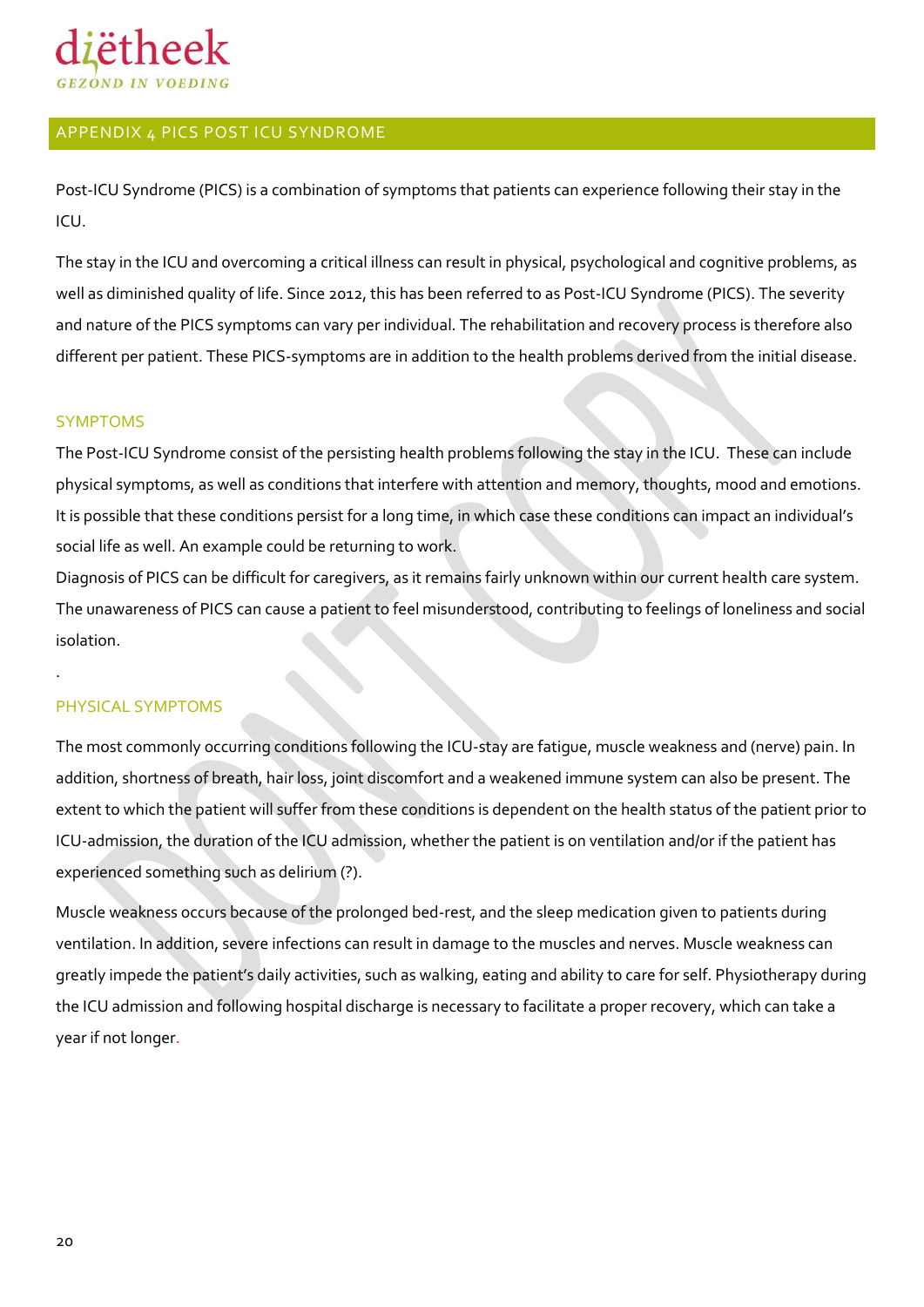

#### <span id="page-20-0"></span>COGNITIVE SYMPTOMS

PICS can lead to issues with memory, concentration, language (such as remembering words), as well as mental acuity and problem-solving abilities. The cognitive symptoms experienced can impair the patient's functional independence, ability to work again or complete tasks that require significant concentration. Similar to the physical symptoms, overcoming these conditions, or fully recovering, can take at least one year.

#### <span id="page-20-1"></span>PSYCHOLOGICAL SYMPTOMS

Patients previously in ICU can face psychological problems. Post-traumatic stress disorder (PTSD), depression and anxiety disorders often occur. The severe illnesses and the accompanying treatments the ICU-patients undergo are very impactful on their wellbeing. Throughout their experiences, they can have feelings of anger, sadness and helplessness. Signs of flashbacks, avoidance of memories, severe irritation, problems with sleeping, extreme stress and/or easily startled can indicate presence of PTSD. It is also possible that depression develops during the ICUstay; the patient can feel gloomy, lack interest and lose his/her appetite. An anxiety disorder can be present if the thought of being admitted to the ICU causes the patient anxiety/panic.

After approval by the patient, discuss these matters with the doctor in order to provide support or give a referral.

#### <span id="page-20-2"></span>RETURNING BACK TO WORK

.

Symptoms of PICS make it difficult for many patients to return back to work. Half of ICU-admitted patients do not return to work within one year of discharge, and 1/3 don't ever return to work. This can result in a separate slew of problems, such as lack of income. Due to the unawareness of PICS from the employer, the UWV, the company doctor and the insurance doctor, the outlook of these patients is often strongly overestimated, as the expectations for their speed, measure and options for reintegration into society are unrealistic/set too high.

#### <span id="page-20-3"></span>DIETETIC CARE PATHWAY

The dietitian care pathway has been developed by the gathered input of specialized dietitians from the ICU and nursing wings from the following hospitals: Amsterdam UMC (location AMC and VUmc), Amstelland Hospital, OLVG West, OLVG Oost, BovenIJ Hosptial and front-line dietitians of Malnucare.

The objectives of this care pathway are:

- -Optimization of PICS patient care
- -Timely identification and management of PICS
- -Ensure effective collaboration of the relevant healthcare professionals involved in treating PICS patients

In this care pathway for PICS, the following topics are covered: identification/recognition, diagnosis, treatment, handover and multidisciplinary collaboration.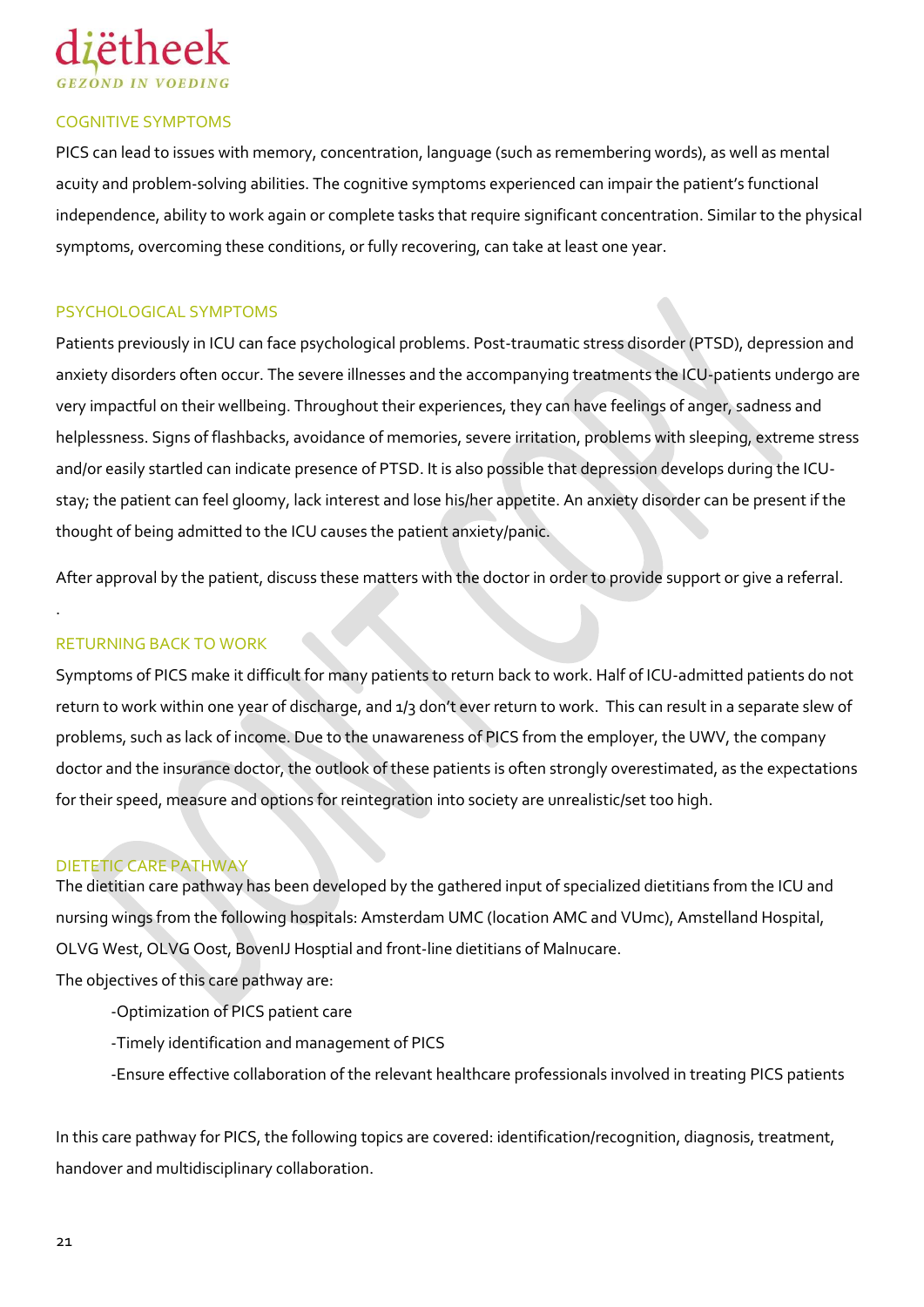

#### **Diagnosis**

- 1. Assess the nutritional status
- 2. Recommendation: incorporate health-positivity into care plan

#### **Measurements**

- Length, weight (BMI)
- Body composition (BIA)
- Nutritional intake
- Appetite (VAS)
- Any measures to reflect which individual treatment goals of the patient have been achieved

#### **Treatment objectives: Optimizing the nutritional intake**

- Advocate for the optimal combination of nutrition and movement
- The other treatment objectives differ per patient.

#### **Treatment evaluation**

.

- Food intake
- Represented as percentage of need
- The intake is sufficient if at least 100% of the energy and protein needs are met
- Weight and weight progression
- Functionality and body composition
- Disease progression
- Nutrition-related conditions/complaints
- Barriers
- Specific measures to reflect personalized goals that have been achieved.

Adjust the treatment when necessary. If treatment has been completed, this needs to be communicated to the general practitioner in the form of a final report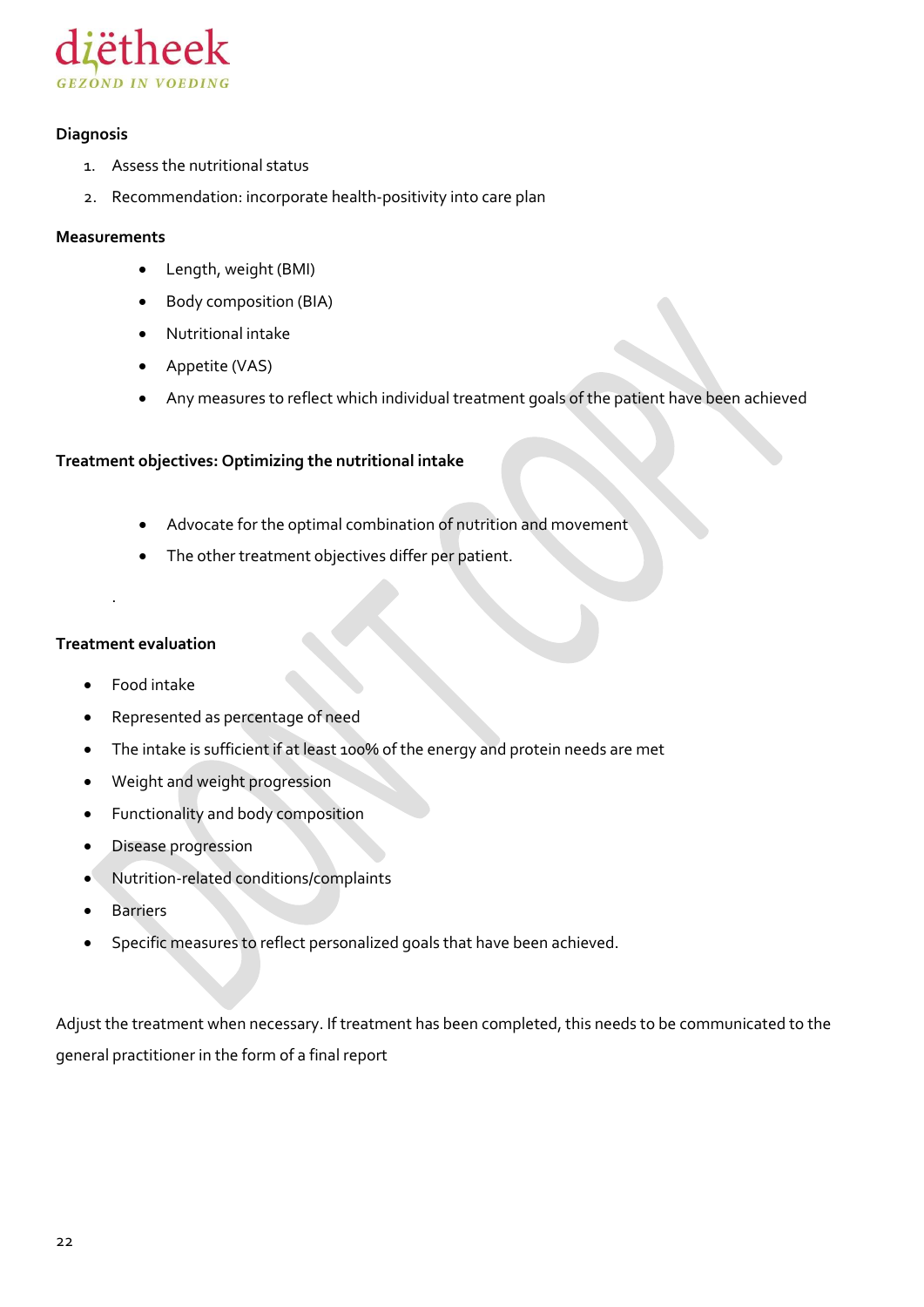

#### TRANSFER TO THE PRIMARY DIETITIAN OR OUTPATIENT CLINIC DIETITIAN

The primary dietitian (front-line?) oversees the PICS patients if they are transferred from the hospital or other healthcare facility. The dietitian cares for these patients in the outpatient setting or visits their homes (home-visits). The form of this transfer is verbally (via the telephone) and is followed by a written/electronic transfer.

#### <span id="page-22-0"></span>GENERAL RECCOMENDATIONS

It is important to already have begun with physical exercises and loosening of the joints, either done at home or led by the rehabilitation center, prior to the moment of patient intake. Speak about the experience within the ICU. It appears that reading another patient's diary entries on their ICU-experiences, with accompanying pictures, helps the patient to process.

Do memory exercises, crossword puzzles and read small excerpts from the newspaper or magazine. Inform the general practitioner or medical specialist if the patient displays signs of PICS. He/she will be able to direct

the patient towards more specialized care.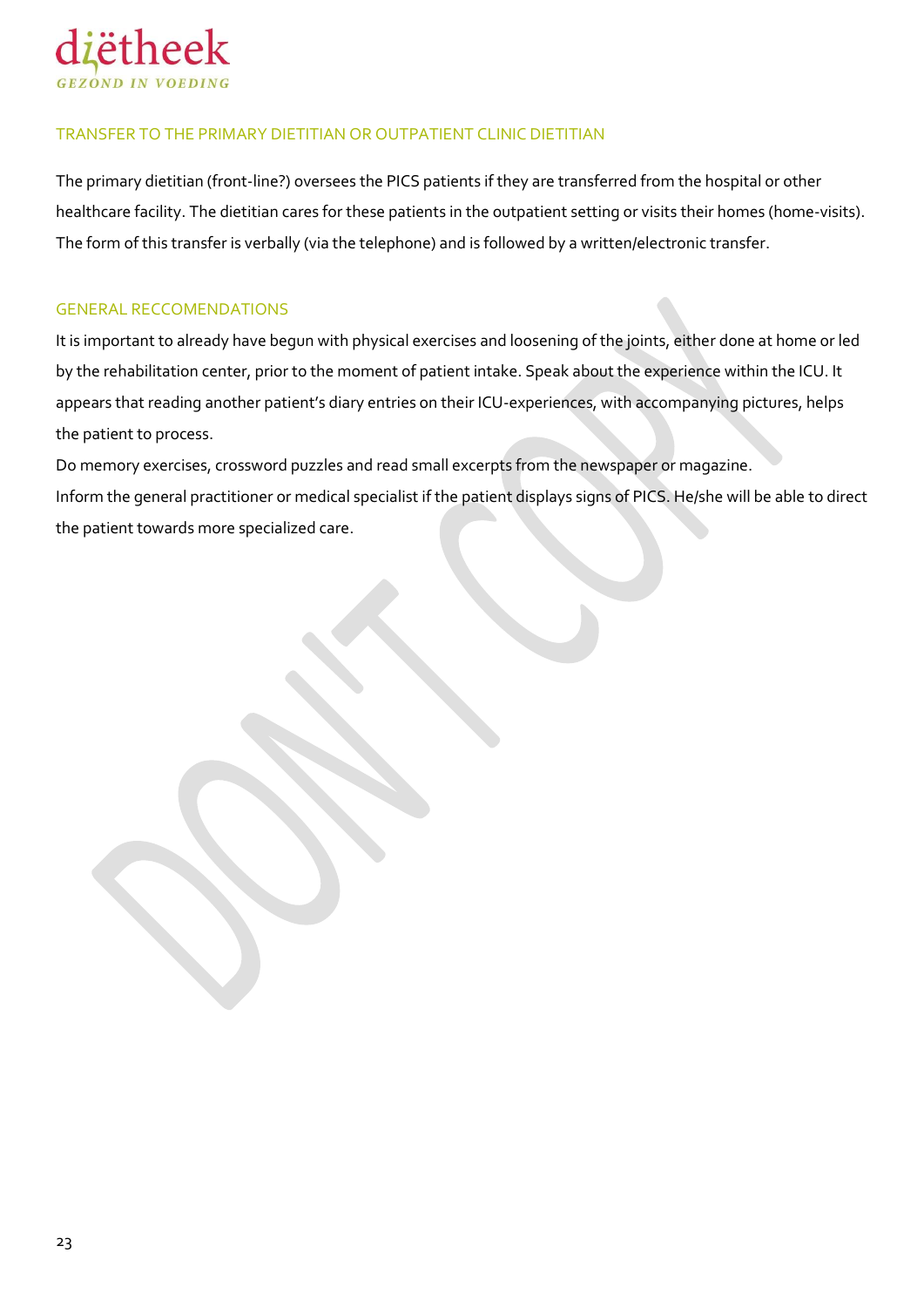

#### <span id="page-23-0"></span>APPENDIX 5 MODEL: METHODICAL CARE



#### **1. Registration/Enrollment**:

*.*

When the client enrolls him/herself directly with the dietitian instead of customer service, it is up to you to collect the relevant information. This information should include personal information, medical history and any additional information. If the patient doesn't have a referral, then also follow "Directe Toegankelijkheid Diëtetiek (DTD) to complete this enrollment process"

#### **Patiënt information**

Relevant patient information should be recorded using the following checklist:

- 1. NAW-patient information
- 2. Insurance information
- 3. BSN/birthdate
- 4. Referral + AGB-code information (*If 1st referral, preference for doctors; if second then refer to specialist)*
- 6*.* Diagnosis code
- 7. Identification BIG-MKC Dietitian verification + second referral/specialist
- 8. C.O.V verification
- **2. Dietetic investigation**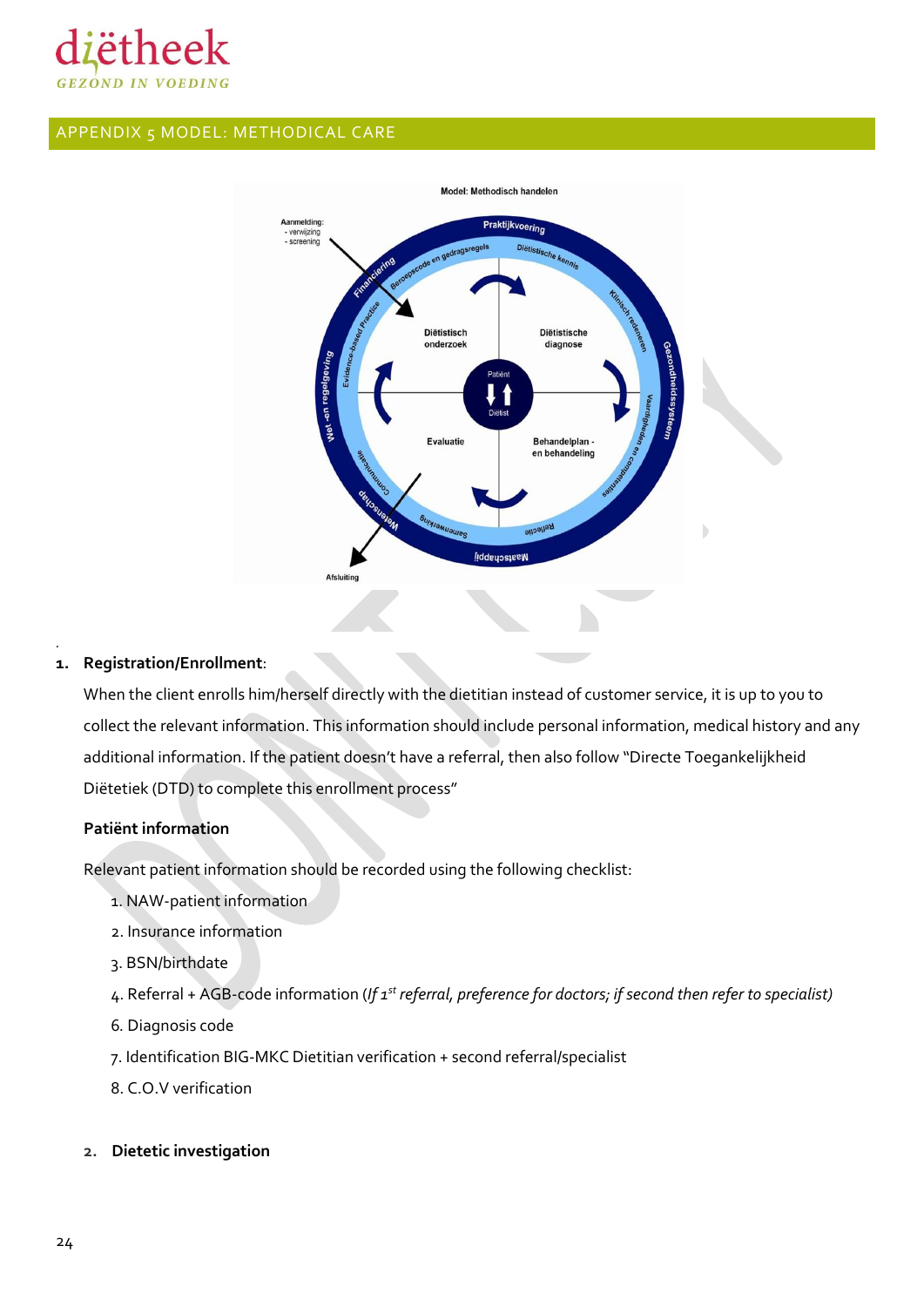### iëtheek

Carry out a dietetic investigation, as that represents the diagnostic component of dietetic care. You bring the functional status of the patient to light, as well as the factors influencing this. This is described in The International Classification of Functioning, Disability and Health for the Dietitian (ICF-Dietitian).

In doing so, you outline and define the patient's request for help, their expectation and motivation. Additionally, in this way you elucidate the medical, research, dietetic and psycho-social – of the patient as well.

#### **3. Dietetic diagnosis**

Following this investigation, you formulate a dietetic diagnosis. This represents your professional assessment on the health profile of the client. In this dietetic diagnosis, you capture the functional limitations of the client. Central to this are the nutritional deficits, as well as the indicated medical, external and personal factors affecting these deficits. Moreover, the association between the cause and consequences of the limitations maing up the diagnosis are made explicit, which is formulated based on the ICF-model. The terms of this are articulated in the ICF-Dietitian. The dietetic diagnosis is the bridge between research (the diagnostic element) and treatment (the therapeutic element). The basis of the care pathway originates from this.

#### **4. Treatment plan and treatment**

In the treatment plan, the established objectives to be achieved by the nutritional intervention, are outlined. Moreover, the proposed way these will be achieved and the duration and frequency of the intervention are outlined. The treatment objectives are formulated according to SMART. In this way, it is defined which variables will be employed to assess the treatment/care.

#### **5. Evaluation**

In every consulation the care process is evaluated and you can implement any necessary modifications.

**6. Reporting and concluding the treatment**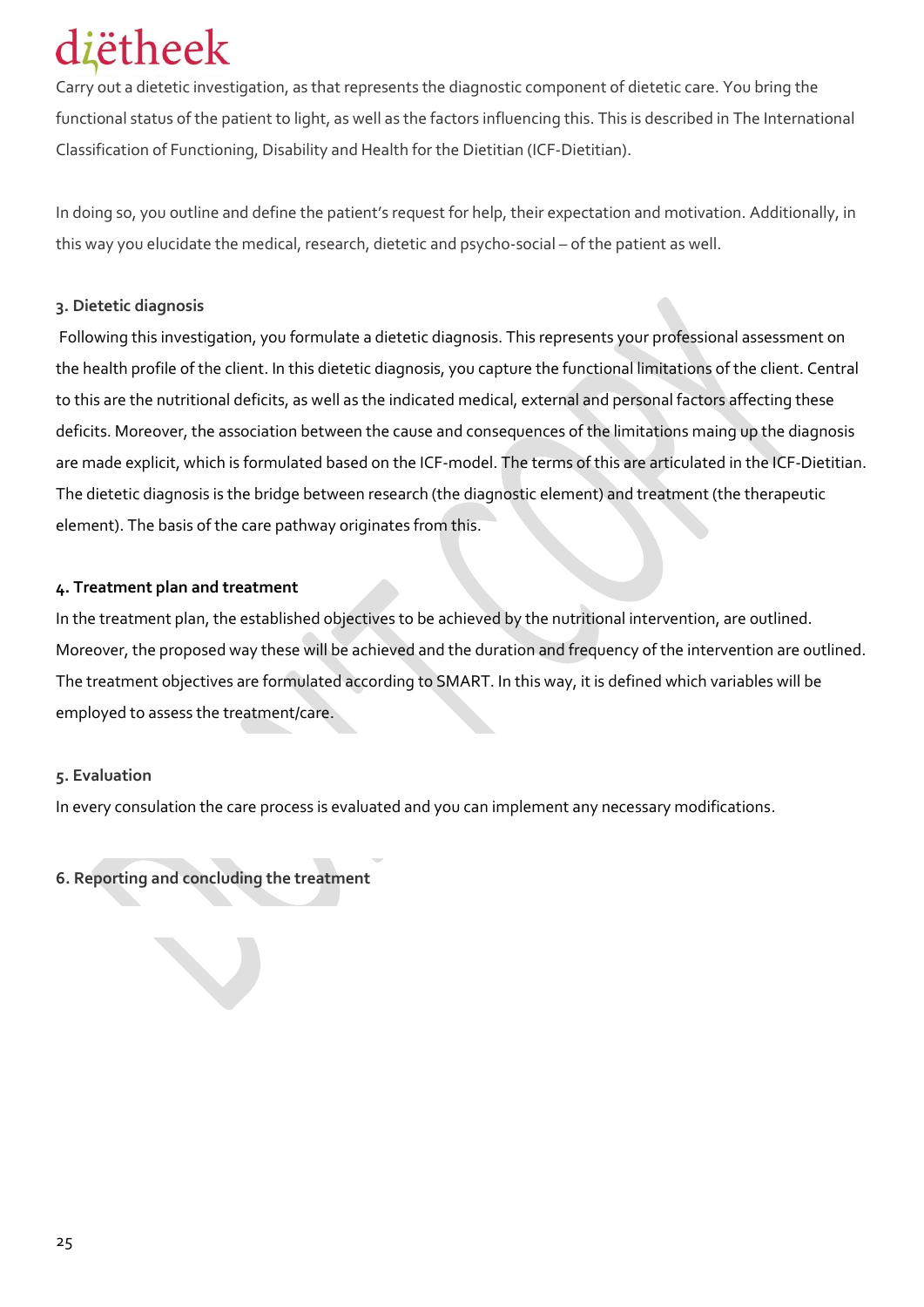

#### <span id="page-25-0"></span>BIBLIOGRAPHY - REFERENCES

- Barazzoni R, Bischoff SC, Krznaric Z, Pirlich M, Singer P, endorsed by the ESPEN Council, Espen expert statements and practical guidance for nutritional management of individuals with sars-cov-2 infection, Clinical Nutrition[, https://doi.org/10.1016/j.clnu.2020.03.022.](https://doi.org/10.1016/j.clnu.2020.03.022)
- Brabantse Ziekenhuizen (2020). (JBZ, Amphia, ETZ, Catharina, MMC, Bernhoven). Voedingsbeleid bij patiënten (met verdenking op) COVID-19 in het JBZ. Geraadpleegd van [https://www.](https://www.jeroenboschziekenhuis.nl/jbz-voorbereid-op-coronavirus-covid-19) [jeroenboschziekenhuis.nl/jbz-voorbereid-op-coronavirus-covid-19](https://www.jeroenboschziekenhuis.nl/jbz-voorbereid-op-coronavirus-covid-19)
- Brigitte Wieman, Jose Tiebie, Herma ten Have Msc, Anke Kalisvaart, dr. ir. Hinke Kruizenga, Sytske Runia, Jolande van Teeffelen, Wieneke Remijnse - Meester. (2020). *Behandelplan van diëtist bij COVID-19 na ontslag uit het ziekenhuis*. Geraadpleegd van https://ntvd.media/artikelen/behandelplan-vandietist-bij-covid-19-na-ontslag-uit-het-ziekenhuis/
- Dieetbehandelrichtlijn: chronische obstructieve longaandoeningen (COPD). Geraadpleegd van www.dieetbehandelingsrichtlijnen.nl/richtlijnen/12HK\_chronische\_obstructieve\_longaandoeningen \_1.html
- Instrumenten voor screening en assessment van ondervoeding Zakboek Dietetiek. (z.d.). Geraadpleegd op 10 april 2020, van https://zakboekdietetiek.nl/instrumenten-voor-screening-en-assessment-van ondervoeding/
- Jensen, L., & Cederholm, T. (2018). GLIM Criteria for the Diagnosis of Malnutrition: A Consensus Report From the Global Clinical Nutrition Community. Geraadpleegd van https://www.stuurgroepondervoeding.nl /wp-content/uploads/2018/11/Jensen\_et\_al-2018-Journal\_of\_Parenteral\_and\_Enteral\_Nutrition-1.pdf
- Jeroen Bosch ziekenhuis. (2016, 1 november). Energie- en eiwitverrijkt dieet, voedingsadviezen | Jeroen Bosch Ziekenhuis. Geraadpleegd van https://www.jeroenboschziekenhuis.nl/energie-en-eiwitverrijktdieet-voedingsadviezen
- Kruizenga, H. (2020). BDA Guidance on management of nutrition and dietetic services during the COVID-19 pandemic. Nederlands tijdschrift voor diëtisten, 2020. Geraadpleegd van BDA Guidance on management of nutrition and dietetic services during the COVID-19 pandemic
- Kruizenga, H. (2020, 10 april). Voeding bij COVID-19 na ontslag uit het ziekenhuis. Geraadpleegd van ntvd.media/voeding-bij-covid-19-na-ontslag-uit-het-ziekenhuis/
- Kruizenga, H., van Amsterdam, W., Beijer, S., Huisman- de Waal, G., Jonkers- Schuitema, C., Klos, M., … Witteman, B. (2018, 1 mei). Dieetbehandelingsrichtlijn: Ondervoeding - Harde kaart. Geraadpleegd van www.dieetbehandelingsrichtlijnen.nl/richtlijnen/17HK\_ondervoeding\_1.html
- NVD. (2016, 22 maart). Artsenwijzer Diëtetiek Longziekten. Geraadpleegd van [www.artsenwijzer.info/](http://www.artsenwijzer.info/‌site/index.php?page=13&lg=nl) [site/index.php?page=13&lg=nl](http://www.artsenwijzer.info/‌site/index.php?page=13&lg=nl)